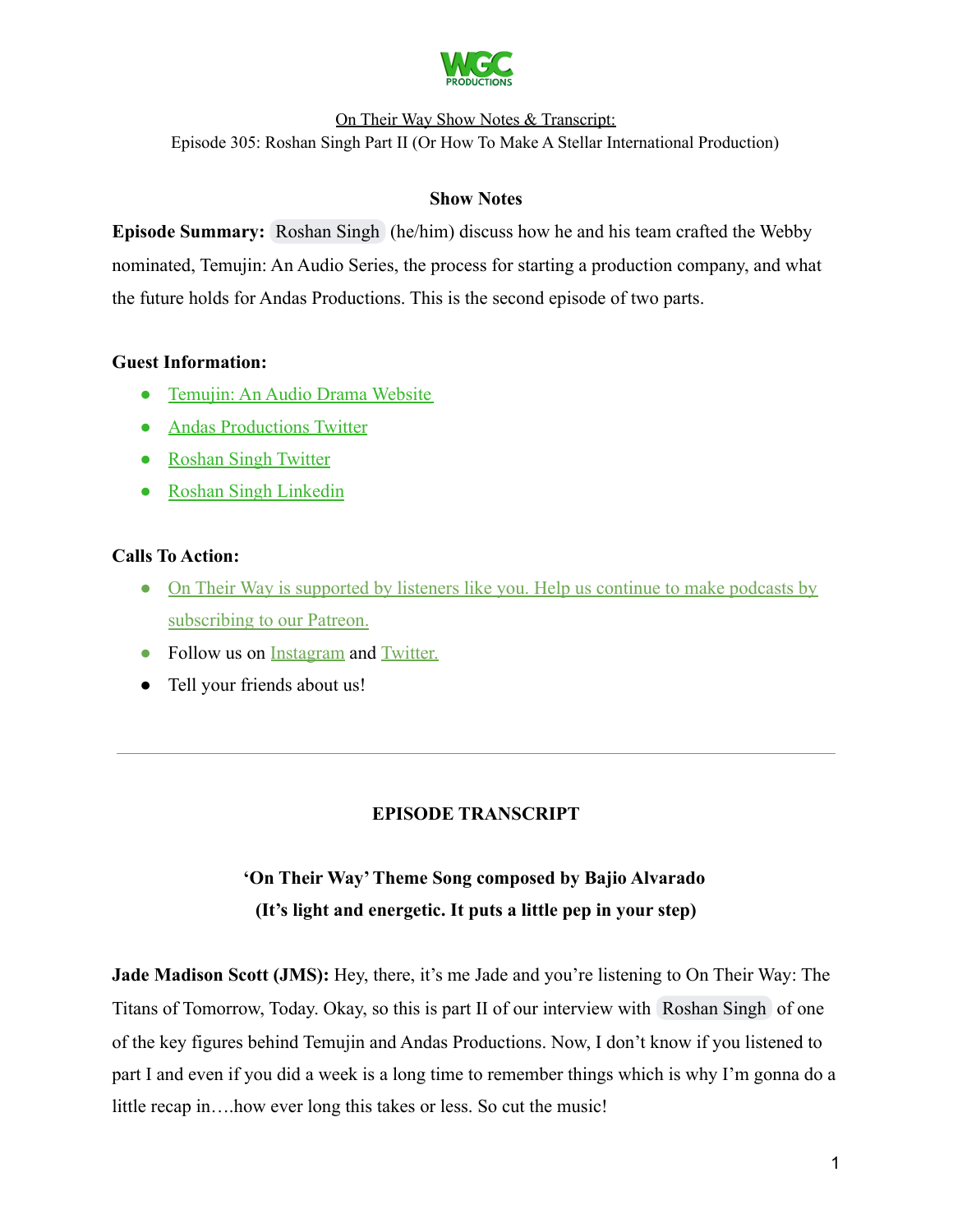

# **(Record Scratch. The On Their Way Theme Stops.)**

**JMS:** Put some time on the clock!

# **(A high-pitched ping!)**

And, uh, maybe play some jaunty countdown music for fun. Like something that could be played in a knockoff Miyazaki film? Do we have that?

# **'Recap Theme' Composed By Jade Madison Scott (It's a soft melodic piano piece)**

**JMS:** Yeah, that's great. So, last week, Singapore-native, Roshan Singh-

**RS:** Hey!

**JMS:** Came in to talk about his hit show, Temujin: An Audio Drama and the company he co-founded, Andas Productions. He said Andas is supposed to be-

**RS:** Engaging, intimate, and awe-inspiring in terms of our projects.

**JMS:** And also that-

**RS:** A large part of what we do, I think, is navigating where we stand as kind of English-Speaking, English content consuming, like, young people living in Southeast Asia.

**JMS:** He went on to talk about how he and his collaborators started Temujin and how the success of Temujin rolled into the creation of their production company. I asked him some questions about budgeting, how one can sell their story, and why he doesn't think "commercial" is a dirty word. Then one thing led to another and I asked him about the upcoming Andas slate. He told me about one up-coming-show that's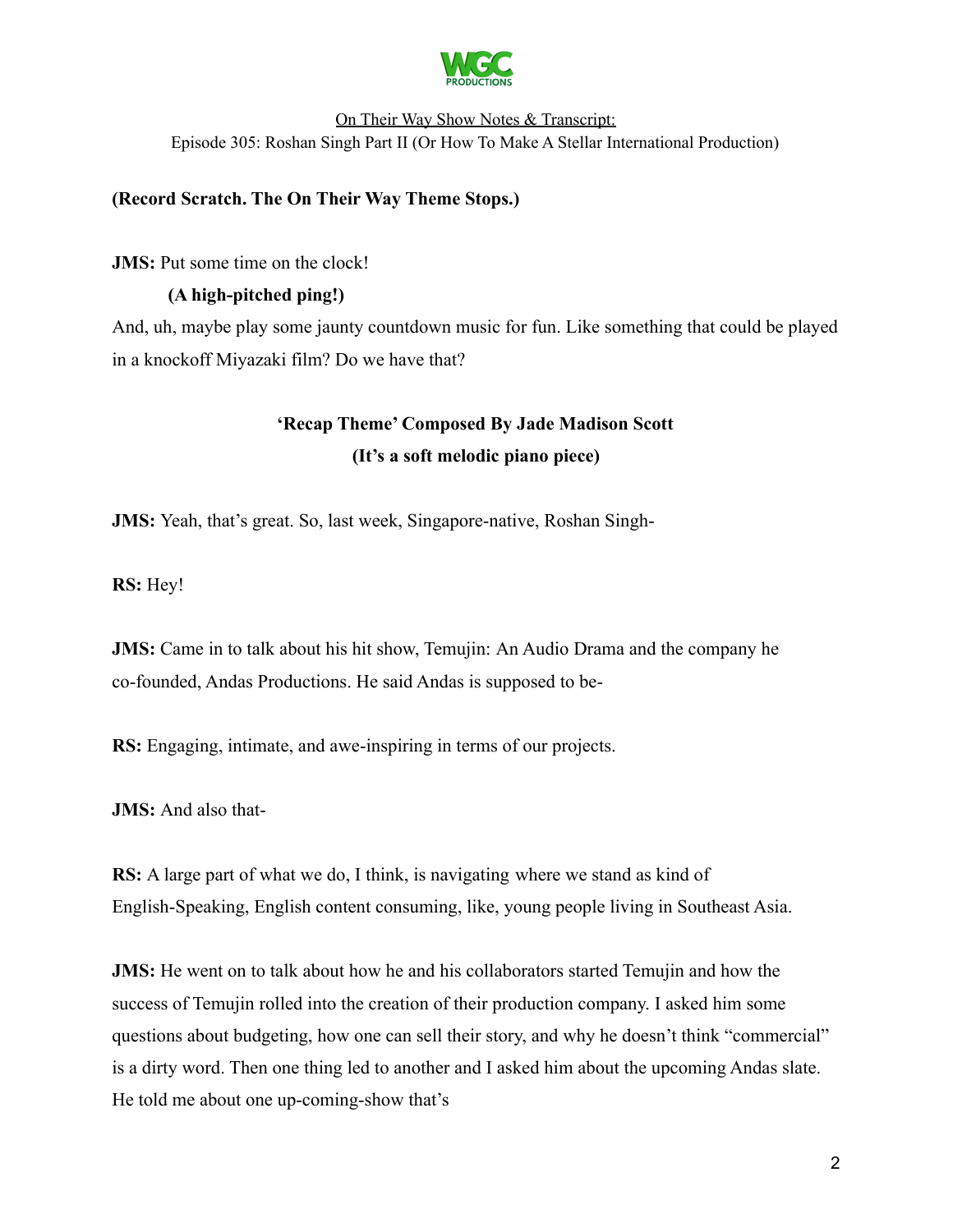

**RS:** More sort of like borderline as Temujin, just in terms of its [a] partially historical drama, and that one is like a pre-colonial Singapore.

**JMS:** And the other one is an adaptation which furthers Andas' business model. And then, Roshan mentioned-

**RS:** Fifteen years from now, I know exactly what I would want to do with Temujin But I've told myself that we must, *we must* move on and do other things before I allow myself and ourselves to finish that story. There was always meant to be a part two to it, but I think we have to get older to tell the story of people getting older.

**JMS:** And I said, "um do you mind if I ask what part two was about?" Wait, a minute no I didn't. Sorry, I got confused. That's actually how part II of his episode starts, which means you're about to hear that line for real in 3, 2,-

# **'Recap Theme' Hard Cuts**

**JMS:** Um, do you mind if I ask what part two was about?

**RS:** Of course. Um, cause I think I've mentioned that before without saying that it was part two explicitly. It's um, uh, it's supposed to be sort of, uh, juxtaposing the height of Mongolian global conquest with, um, Temujin's failures as a father. It's a failed coming of age, um, because we hint at the end of Temujin that he...he sort of, he hasn't quite reconciled everything with Jamook, right? Like the, um, sort of the pridefulness, the, um, specifically what it was, was, um, his sense of idealism, I think. Um, the cynicism, the sense of intimacy and love, like he's kind of haphazardly hardened himself. Um, and I think that pays off in the history just by way of like, um, his sons start sort of behaving as dark echoes of his past behavior.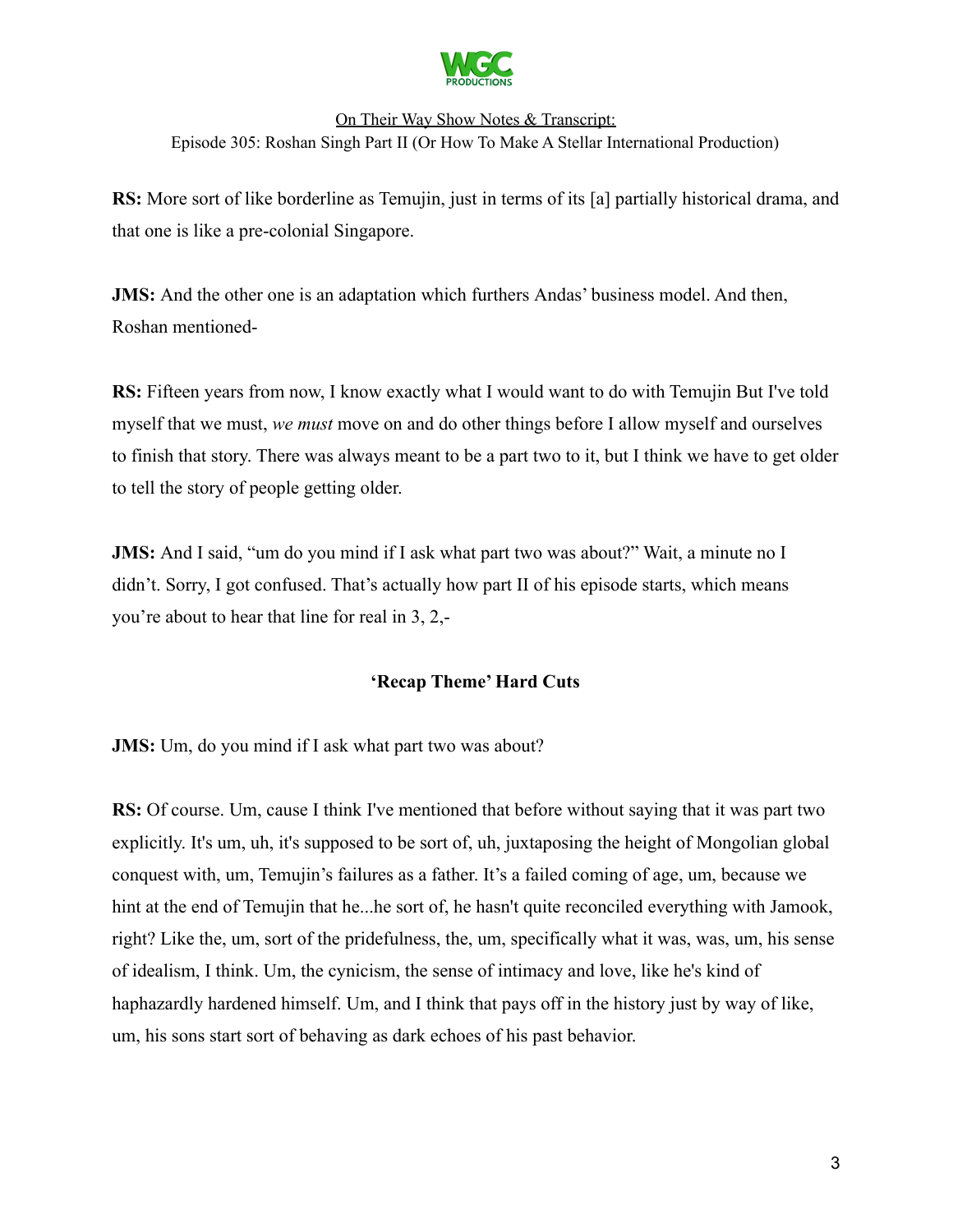

**RS:** To the point where, like, Temujin he had this whole thing about, like, killing his older stepbrother because he felt like he was behaving tyrannically.

#### **JMS:** Mhmm

**RS:** Um, and the tragedy, like it's almost Greek in the telling of it, but like his second-born son, who was like, um definitely the son of him and a his wife, Börte, starts casting doubt on the legitimacy of the first son, Jochi, who is born in, like, act four of Temujin.

#### **JMS:** Yeah.

**RS:** He's like, "you're not the first son, I'm the first son. You're just some guy." And Temujin basically started to see that, like his sons are using the same language that he did. And he kind of, at that point, is this…. he's sort of horrified at what he's become and resigned, and he's trying to temper all those things with being a father and realizing a little bit too late that he never quite got around to fixing all that stuff he said he was going to fix about cycles of violence.

#### **JMS:** Mhmm.

**RS:** He started this whole last war-

# **(Jade Laughs)**

And he can't even stop his, his, like, little boys from fighting. Um, and it all ends rather tragically, but I think the harder part of it is like, um, he basically sees the Mongol empire fizzle out, and we know from writing at the time that like, uh, he realized that the chain of succession would lead to a gradual dissolution and disappearance of the Mongol empire. And in his lifetime, he realized that and he wrote about it. And, uh, that's where our source material comes from, History of The Mongols, right?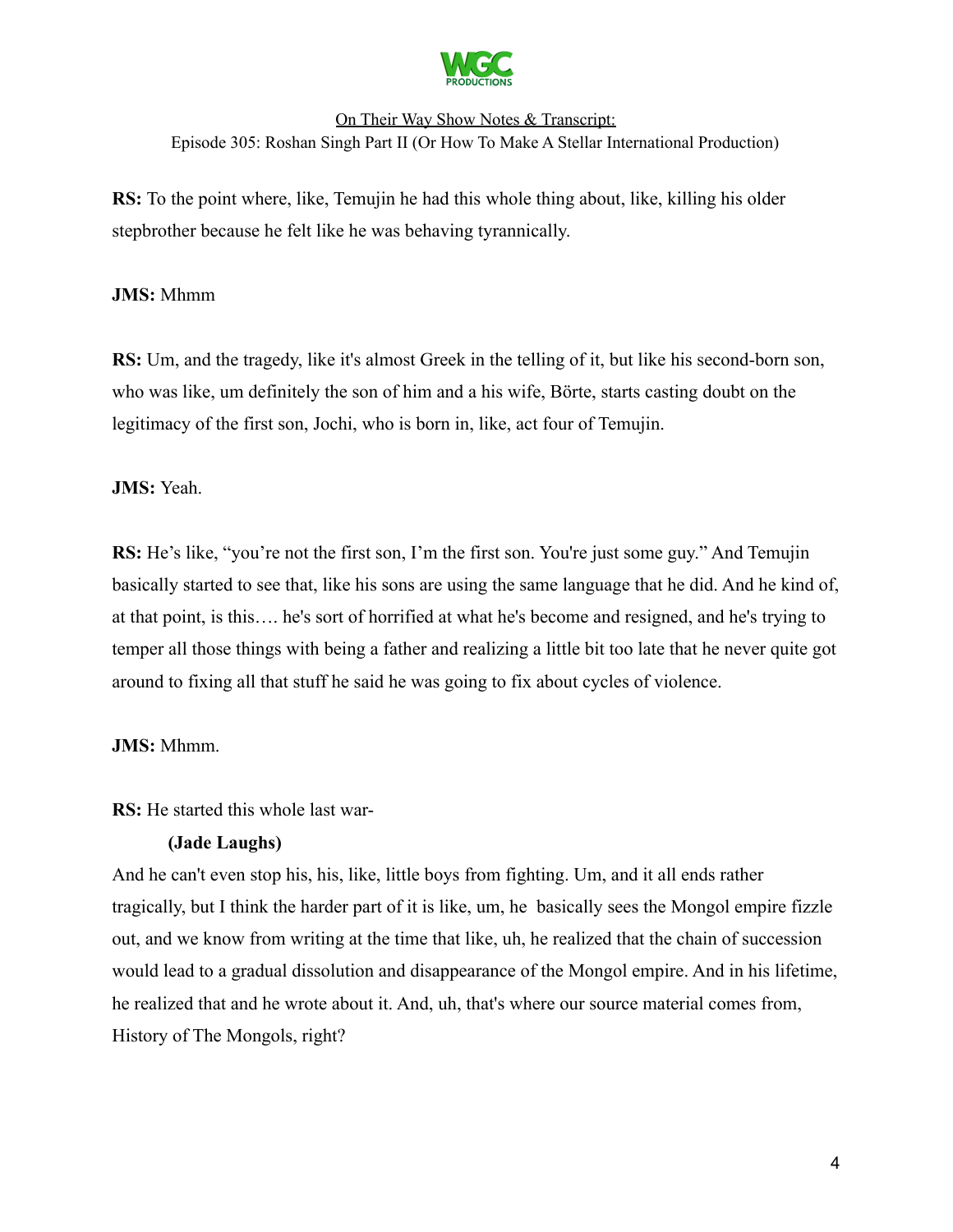

**RS:** He said that the only way that any of this moves forward is if his children's children learn what it means to be a good person from everything he did wrong. And, yeah, basically I think, Temujin Two would be him realizing in his old age that he wasn't the good person that he wanted to be and his life is ending, and that's the spoiler is that like his oldest son dies under mysterious circumstances. And his propaganda machine starts, out of control, proclaiming that he killed his oldest son, uh, to stop his own sons from fighting. And people start going like, "yes, the fearsome and the great Genghis Kahn"

And I think that's the moment that breaks him. And I think in our telling of it, it's like, that's the moment he's like, I need to tell this story or I need to figure out what this narrative is, because there's, there's no way out. Like the war he starts raging is withering at the end of his life.

**JMS:** Mhmm.

**RS:** Um, and this is a very quiet time. Even as like, cause he sees everything falling apart, even as literally everything has never been better for anyone in the empire. So we're still gonna crack that one, but I think it's about old age and we're too young to write that.

#### **(Roshan Laughs)**

Just yet.

**JMS (Laughing):** That sounds really, really interesting.

# **(Roshan Laughs)**

**RS:** Yeah. Yeah, it will be great, but I think...okay, so maybe this is interesting as well, cause I talked to you about our slate. I'm gonna tie it back in.

**JMS:** Oh! Ooh!.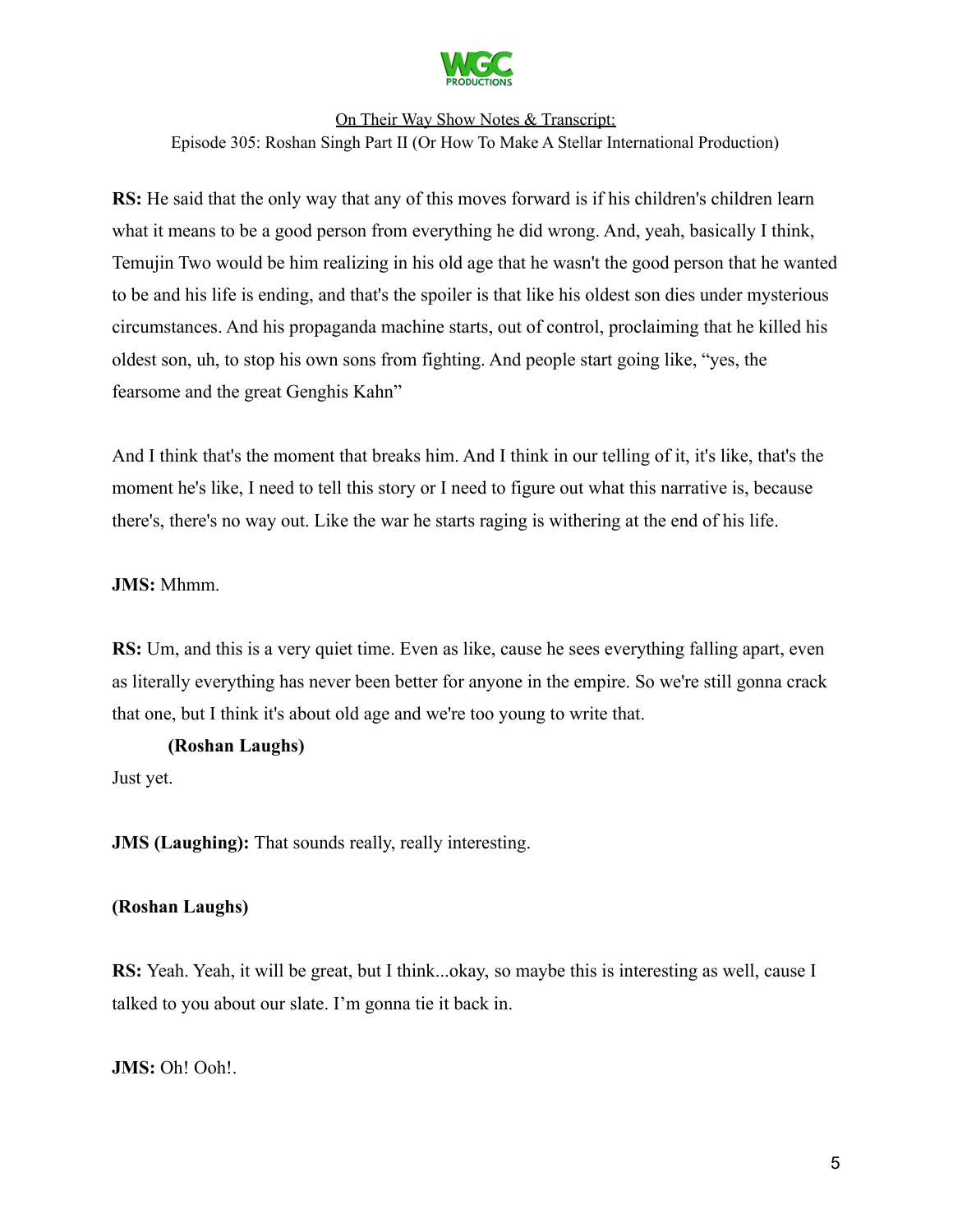

**RS:** So, the reason we, I think we can't do a Temujin Two yet is because Andas, we're trying to, we're trying to have this mission statement that like, um, we're here to sort of tell exactly the kinds of stories we've been talking about. But if we hyper fixate on Mongolian history, um, as much as I love these stories and we love these stories, um, I think the sort of cruel and unfortunate nature of, uh, perception is that we end up sort of becoming the Mongolian history people.

# **JMS:** Mhmm.

**RS:** Whereas when we, when we, when we present these stories to people, we want them to see them as the great and compelling stories that they are. And for that to happen we need to sort of, I think the way we conceptualize it is we need to show people that there is a breadth of storytelling. Of, you know, great, compelling, moving stories that we can sell, and then prove that there's a reason that we keep coming back to, um, the tender and, like, tragic story Of Temujin. Um, that's kind of how we've worked it out in our heads, as well as, uh, we want, we want to dazzle with diversity abroad and process. And also frankly, there's a whole conversation we could have about the rehearsal space and how like, um, when there's a severe gender imbalance in the rehearsal space, I think like….so for instance, in Temujin most of our cast is male identifying, and I needed to check in with our non-male identifying actors a bit, I think, because they mentioned it was hard.

And it was a great team and then everybody loved each other. Um, and we were doing like regular feedback, and this is thankfully during a time where there wasn't a raging global pandemic-

#### **(Jade Laughs)**

But, um, yeah, even though these are all people who love each other and you know, like everybody got along great, it's still hard being like surrounded in that way.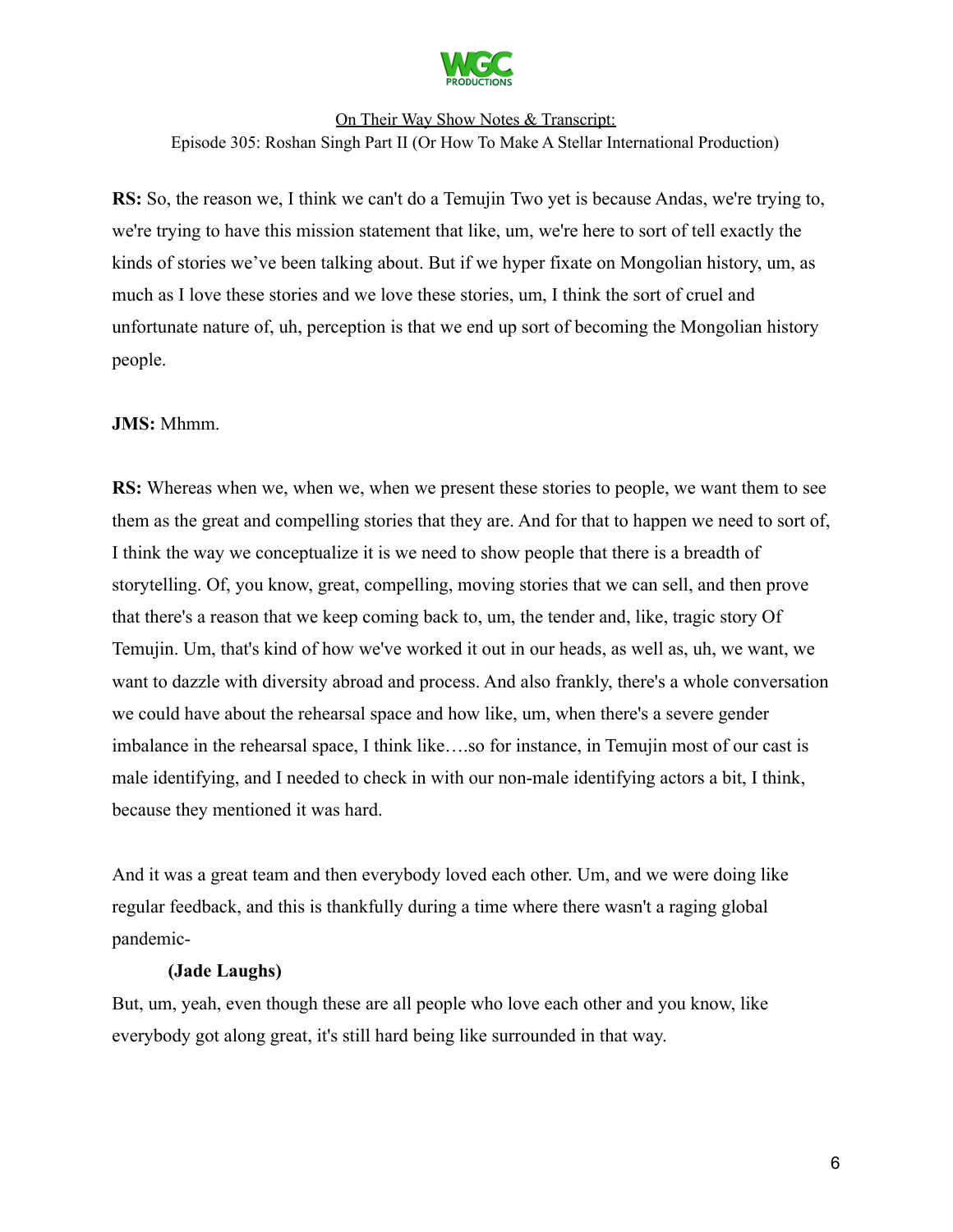

# On Their Way Show Notes & Transcript:

Episode 305: Roshan Singh Part II (Or How To Make A Stellar International Production)

# **JMS:** Mhmm.

**RS:** Um, and as a producer and a director, I want the next couple to not have that problem or not, not that difficulty. Um, because ideally everybody's just like having as good a time as you can give them.

Um, okay. Uh, so final one, uh, the game, which yes.

# **(Roshan Laughs)**

Good and quick.

# **(Jade Laughs)**

The game is cool as hell. I'm really-

# **(Roshan Laughs)**

I'm so happy with this. I would say that like my first love when it comes to storytelling, mediums is games. Um, I, I just, I love game history. I love playing games. I love watching people play games, um, both online and in-person. Like I grew up in the kind of house where like one person would take the controller and play a single player game and like everyone else would just watch and just kind of like yell at the screen.

I think in terms of games with storytelling, and I knew that, like, if Temujin did well, um, we should give it it's time. And I think that's kind of where a lot of our dream/passion/idealism is coming from. And frankly, I think it's where, like I spend eight or nine hours a day working on that, um, like for the past few months, and I work with the audio dramas in between like those hours. And the game, cause I'm, uh, for the game I'm directing it.

# **JMS:** Mhmm.

**RS:** I'm currently, uh, designing….I'm coding the prototype myself. So what we have then is we have an art team, sort of like, by the person who did the Temujin animatic trailer. Um, and she's, she's phenomenal. She's really, really good.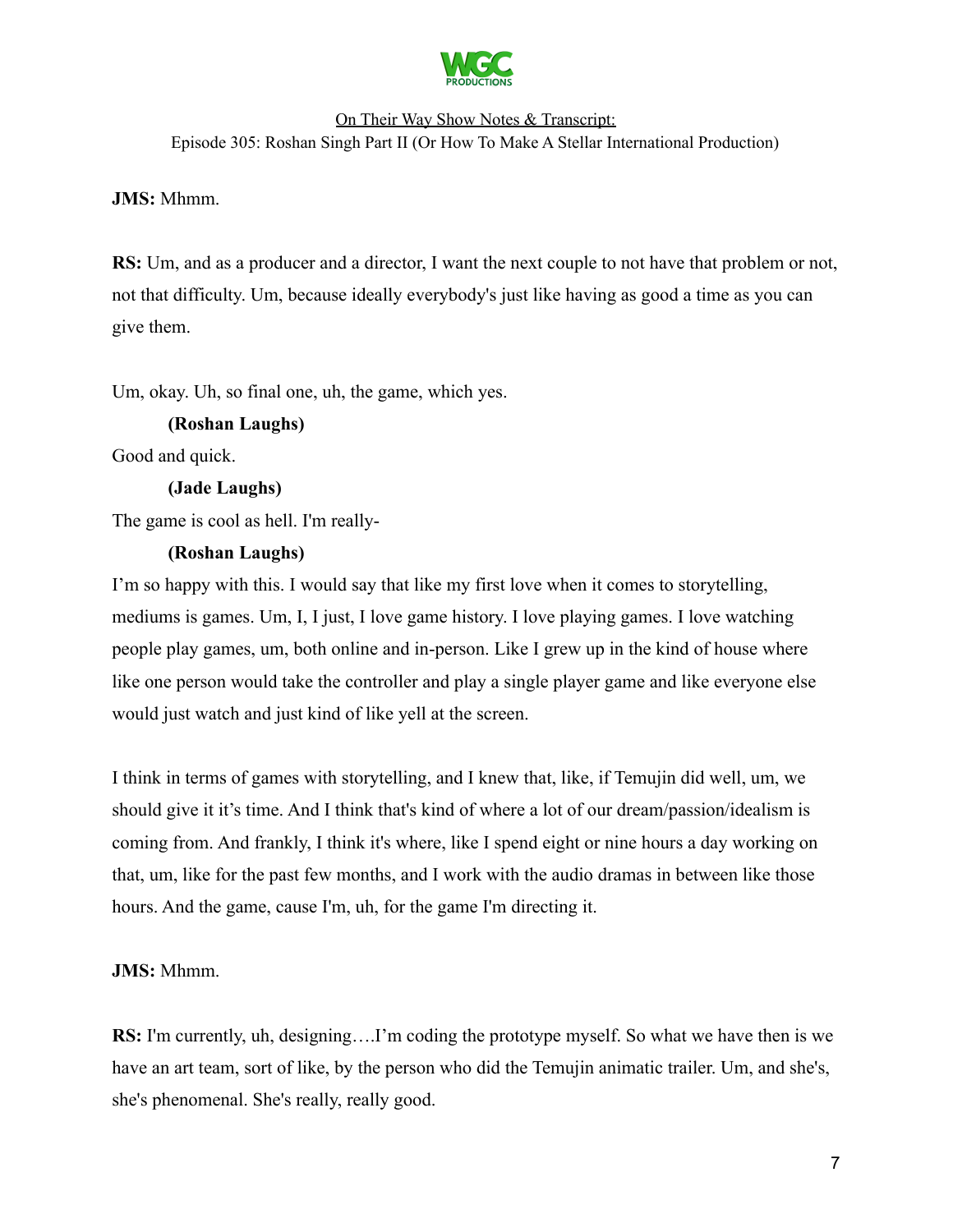

**RS:** We have, like, uh, a story team of like a bunch of writers that I really love from the Philippines and Singapore. Um, and all of these people are buddies and all of them love each other and all of them are phenomenal at what they do. And I think what's happening is that we're all kind of having these weekly meetings where we try to align on, like, what exactly is this game, what are the games like it that we want to make? And we sort of play the game in progress every single week. Right now we have, like, a room where the main character, who is playable, can do a combat scenario with melee and range settings. And we have that working!

There's kind of like a Smash Brothers meets Devil May Cry meets Hades is kind of the general feel of it-

#### **JMS:** Okay.

**RS:** Where you have the roadblock structure of Hades, the depth of combat of a Devil May Cry, where you have jungles you have options you have stuff there, but it's as easy as Smash Brothers, in that, like there aren't that many inputs that you have to memorize.

Yeah, so, so we, we have this whole thing where like, we're trying to make a game that, um, is story-driven action. It's kind of a, it's a, it's a game that, uh, funnily enough, started as a spin off to, uh, the comic that I've been working on, which is Art of Charlie Chan-

#### **JMS:** Mhmm.

**RS:** Which is a comic about, um, the fictional Singaporean artist who had tried to create great art throughout the decades. And, uh, the comics sort of joke is that it actually draws out a lot of these comics he would have made, and it goes really in depth [with] newspaper clippings, and like, uh, you know, and all this is surrounded and like a biography of him that's supposedly he drew of himself.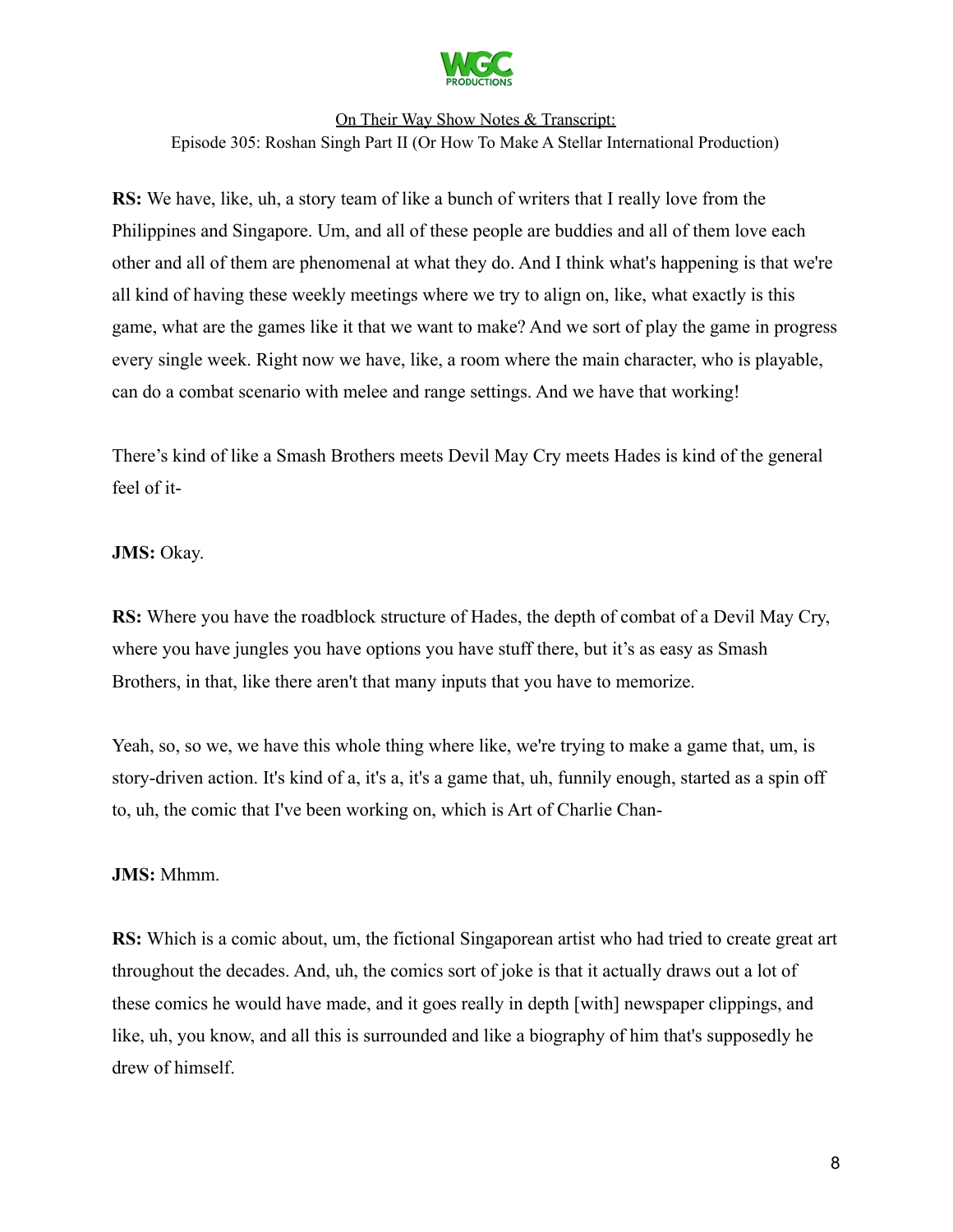

**RS:** Um, and there's like many, many, many layers of it where there's, like, an investigator piecing together his life by combing through his biography and juxtaposing his comic work trying to sort of get to the heart of this thing of like "this guy calls himself 'Singapore's Greatest Comic Artist', but Singapore didn't have comic artists-

# **(Jade Laughs)**

So what happened to him? Why did he fail? And how does he live with himself basically? And the answer is: he's full of bravado. He never gave up, almost to a detriment. And it sort of asks the question of like, is there a nobility in that? In, like, the stubborn creator who never gave up. Um, and the hope in that is offset by like the existential kind of tragedy that that person didn't exist. There was no Singaporean who tried to do what this person did and that, that, that kind of balance of melancholy and hope I think to me is like the most perfect thing that's encapsulated what it's felt like for the people on our team as well. Trying to be like the first Singaporean to X, to Y to Z, and kind of feeling like if it were, if it were easy, someone would have done it, and for many of this stuff, nobody has, and that's scary as heck.

But yeah, so this comic….so one of the comics that is in this comic is called Roachman, and it's about a guy who gets bitten by a radioactive cockroach, and he realizes that he can climb up walls and he decides to use his powers.

# **(Roshan Laughs)**

So, yeah, it's the whole story of Spiderman. And the joke in the comic is that, uh, the creator comes up with this and like four months later, Marvel puts out the first issues of Spider-Man-

# **(Jade Laughs)**

And he's like, "damn it."

# **(Roshan Laughs)**

And there's this beautiful page, where he, at first is like, "oh no," and the co-creator is like, "wait, but think about it, there's still something where like, just because the premise is the same doesn't mean that like it's the same exercise."

# **JMS:** Mhmm.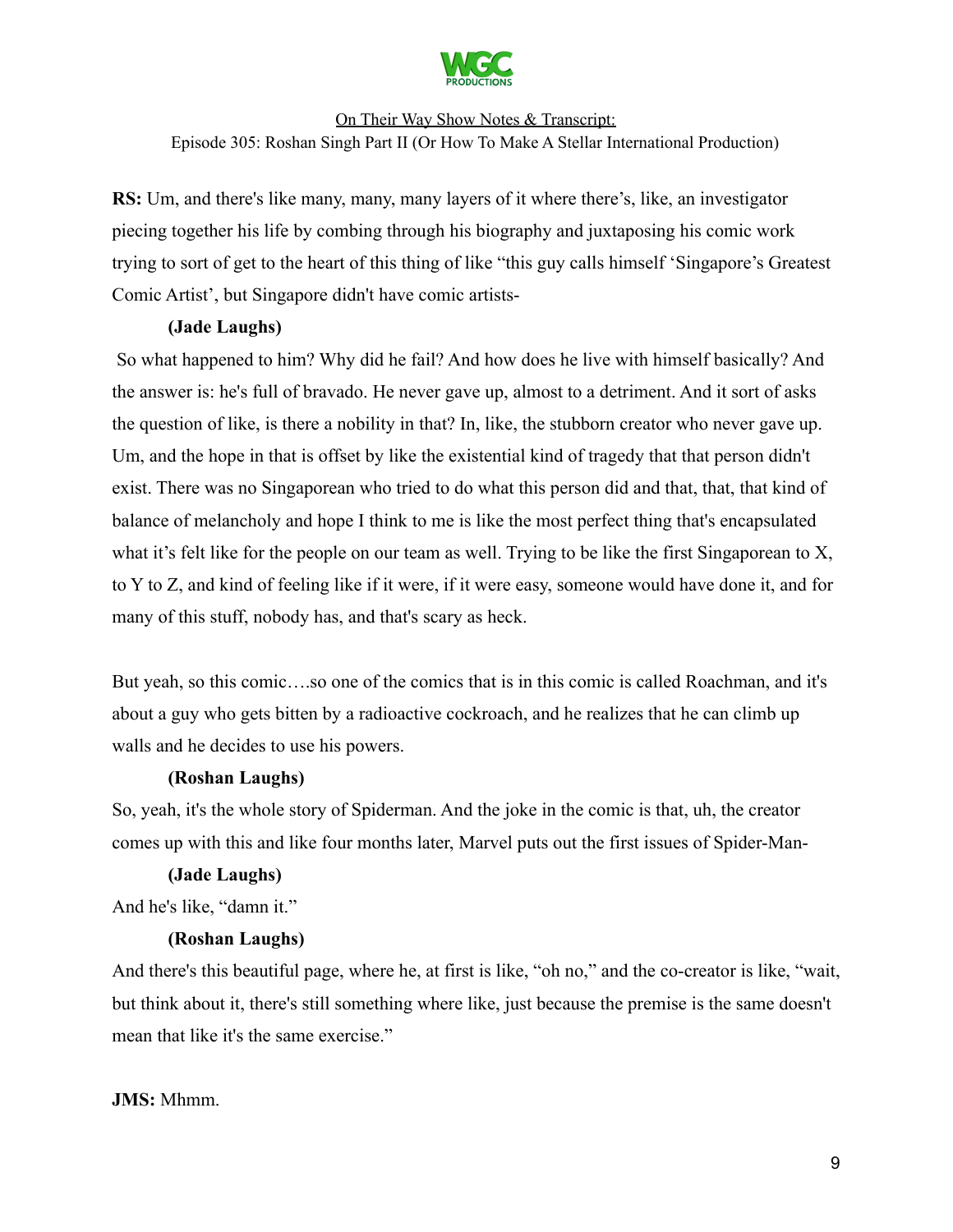

**RS:** "Our guy is solving Singaporean issues and Singaporean issues are like this and this, and that's different." And the whole thing there is like not to be fussed too much, or like, don't, don't worry about it, lean in to what makes your lived experiences different.

So that sentiment coupled with the real fun of like a noir, pulpy aesthetic in a colonial Singapore with this guy who's like, uh, sort of wondering why the government is setting buildings on fire? Oh, the animals are being hunted and being, um, because they're getting hunted they're being more aggressive and they're attacking people in the city.

# **JMS:** Mhmm.

**RS:** You know, and just stuff like that. And I think what we're doing is we decided to lean into that genre. So, we're doing a Roachman game-

# **JMS:** Ooh!

**RS:** Where the joke is we're pretending like this comic really existed. Um, and we're, we're "reviving" it, this cult classic, as a 2d action-roller, uh, where it's like the last day of his career, where he is pulled out of retirement for one last day of the job, but, uh, Groundhog day shenanigans sort of ensues and he finds himself needing to gradually remind himself why he started doing any of this to begin with, while sorts of like forming these very intimate connections with, um, the people he's cut himself away from in society as he grew older and more jaded.

And it's meant to be this sort of sweet story about activism, about "why fight when everything feels hopeless?" Which is, I think, also like our production company's story at the moment. It's just like, everything feels daunting and scary...and yeah, just, just sort of finding the light in the humor and sort of the fun in it is something that we care a lot, a lot about deeply.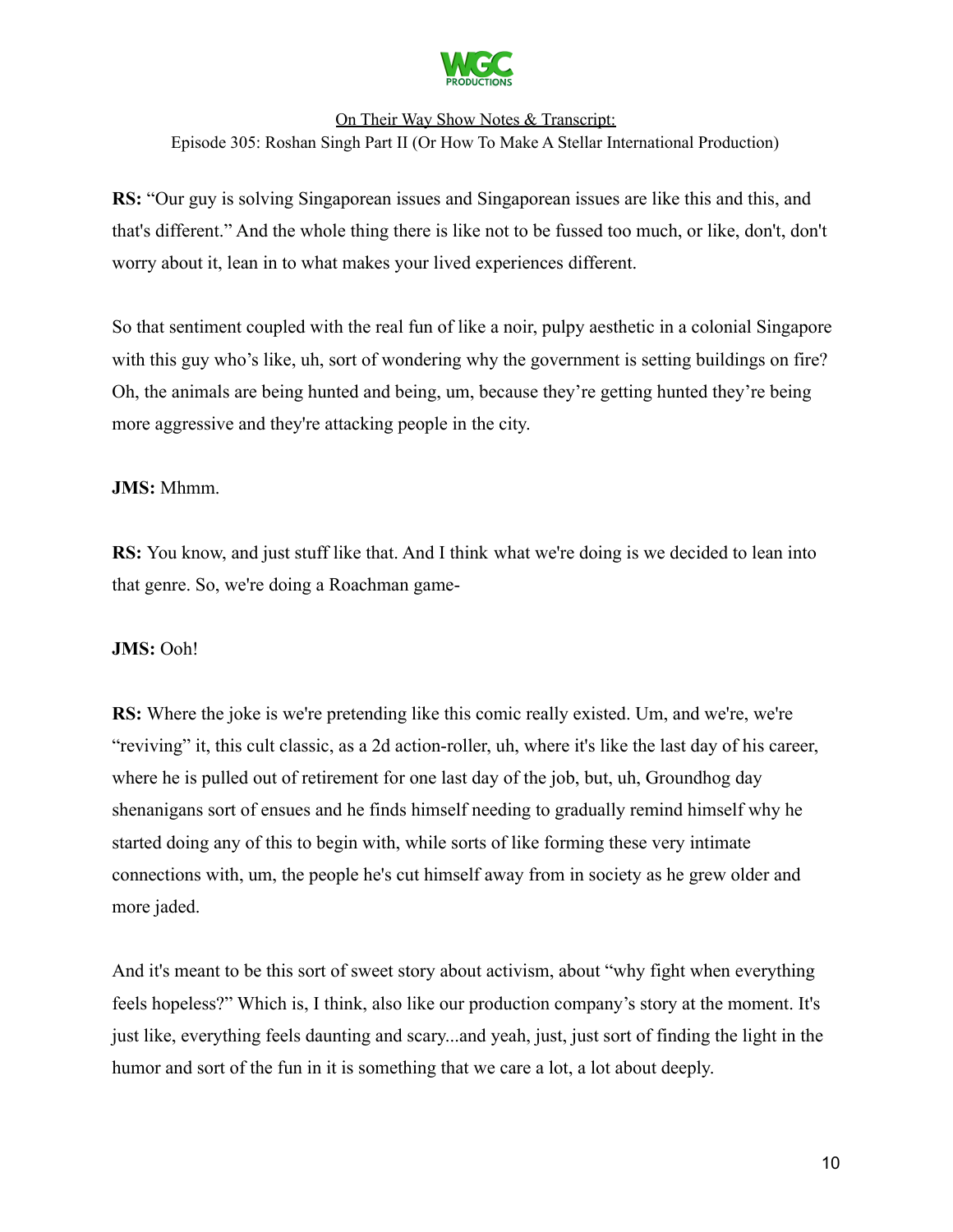

**RS:** And we're trying to expressing through this game and I think in different ways through the audio projects too. Yeah.

**JMS:** Well, that game sounds extremely interesting. Uh, there's just, there's like a lot of stuff going on. I can't wait to see like how the art direction turns out and like how the actual gameplay turns out too. I think that'll be really exciting.

**RS:** Yeah. I, you know what, and we have the videos of that. The great news is we've reached a stage where we have that locked. We're trying to talk to publishers. We're trying to, and this is a business side of it again, because we're like, um, we've been learning how the industry works and industry is always like, who will say yes to you?

# **JMS:** Mhmm.

**RS:** Right. And like, um, great thing about Kickstarter is like nobody has to say yes to you, or, like, the public has to say yes to you. Yeah. So, we lined up a whole bunch of publishers and all of them are very strict and very professional and have very high standards, and, um, that's the sort of thing where like, uh, we're just working over the span of like a year, um, to earn the right to work on it for three more years after that.

**JMS:** Mhmm. Question: so, is this something like you want to do more of in the future, like creating video….no. Okay, real question. So-

**RS:** Yeah.

**JMS:** So, when, when creating more video games in the future, do you wanna like….no, that's not how I wanna phrase that either-

# **(Roshan Laughs)**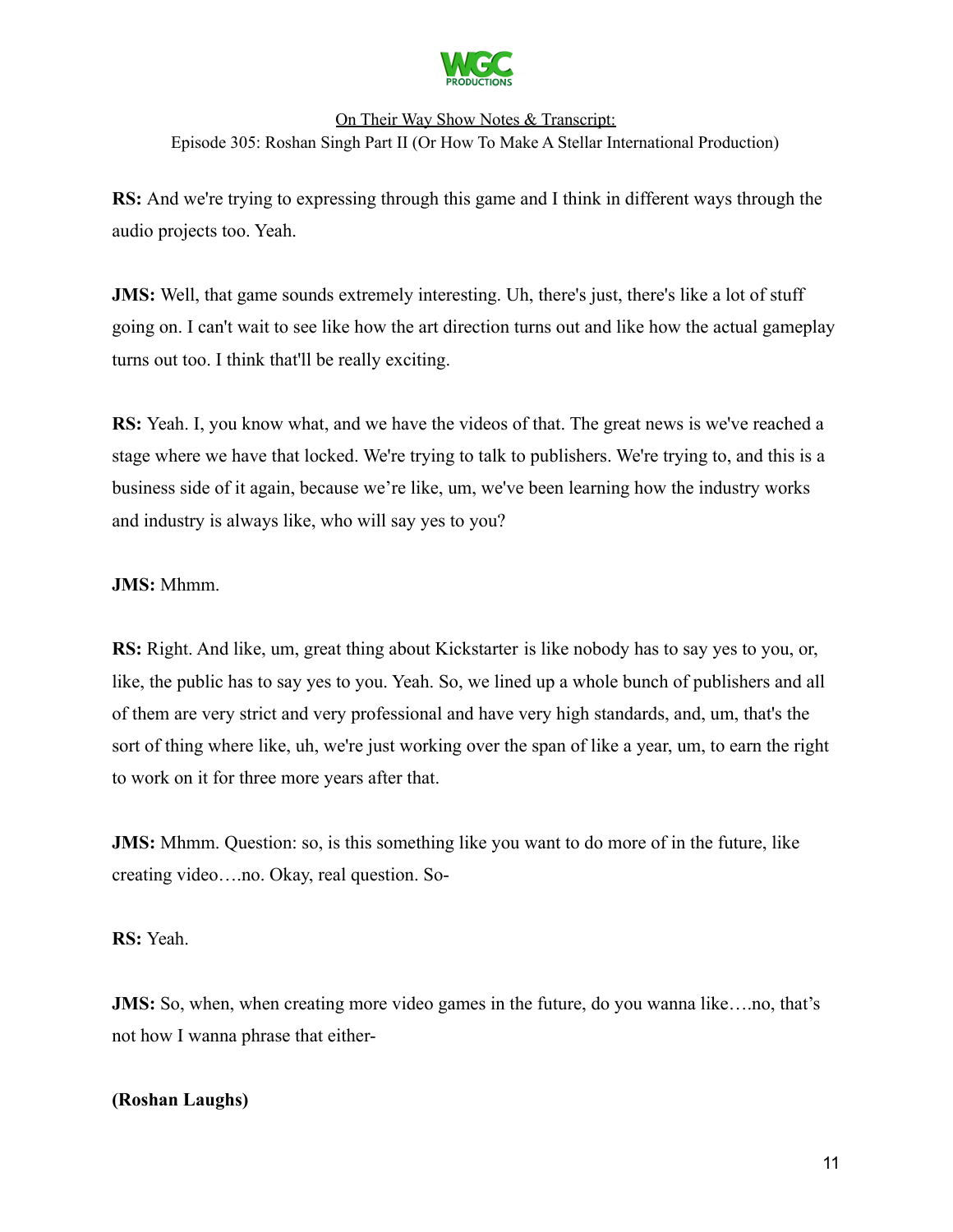

**JMS (Laughing):** Multimedia...multimedia creation. Like, for instance, when you were talking about, like, the video game, the video game you're making, wait, actually, let me clarify something real quick, you said this video game is based off of, uh, off the life of a comic of a comic artist who didn't actually exist. So, like this is a comic that you personally came up with?

**RS:** Uh, so no! It's, um, this is, so this is where it gets a little tricky. This is a comic based on….mhmmm, let me think about how to phrase this. So, there is a real comic called the Art of Charlie Chan Hock Chye-

**JMS:** Mhmm.

**RS:** And that's also the one I happened to be in the animated series writer's room for.

**JMS:** Gotcha.

**RS:** And that's written by this guy named Sunny Liew. Uh, the way this part works is….I wonder how much of this I can or should be talking about. I

**JMS:** That's a good question. Protect yourself.

**RS:** My gut is telling me it should be fine.

**JMS:** Laughs.

**RS:** If only because, uh, we, like, we've talked to the creator, we talked to the comic creator already. He knows that we're doing this, he's given his blessings on the enterprise. Um, getting back to your question. Uh, so his comic includes snippets of a fake comic called Roachman, and that fake comic we're building off of sort of like, um, what it implies this Spiderman-like character is up to.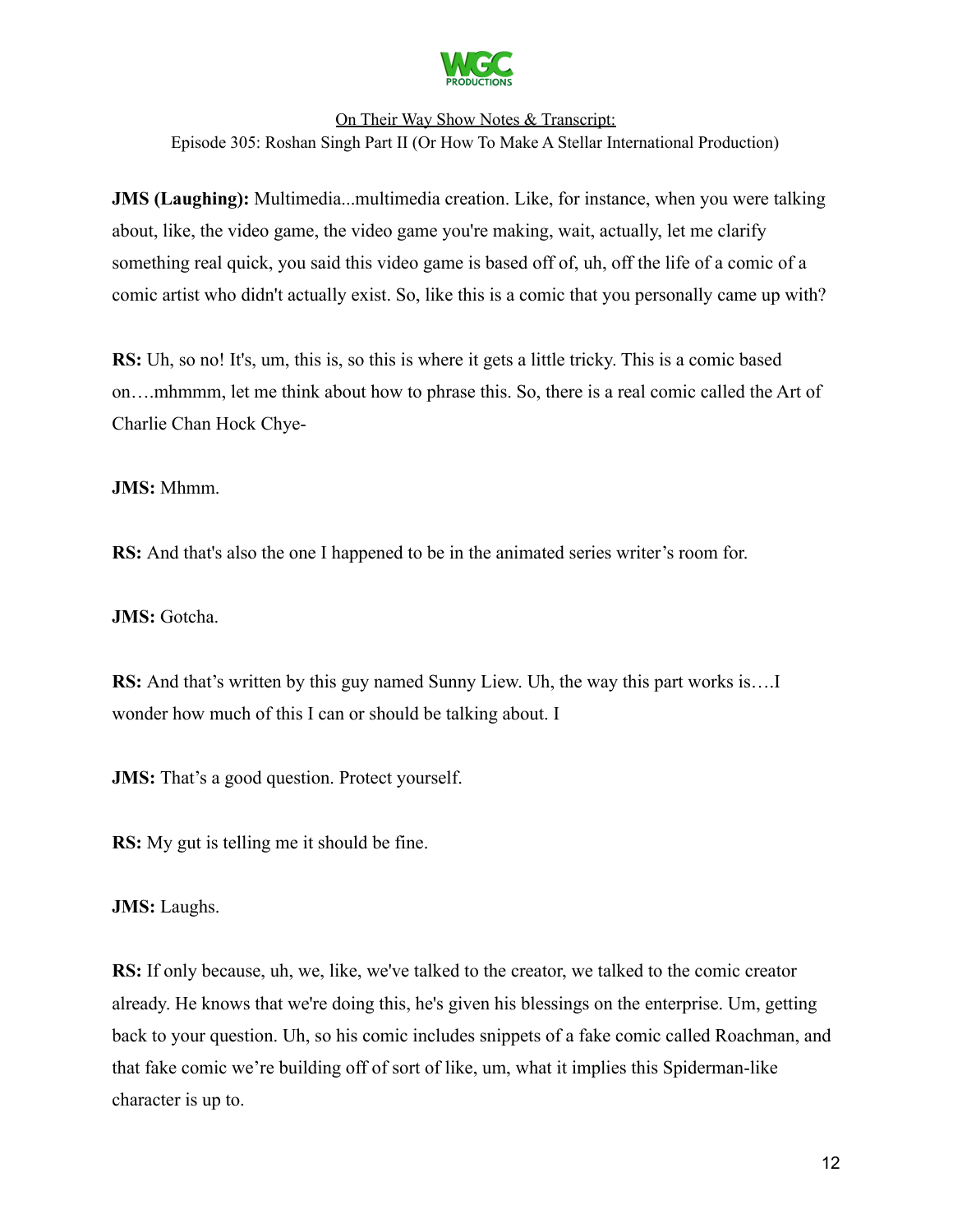

**RS:** This, like, Singaporean colonial vigilante is up to, and we're trying to build on that and try to say that, no, there's a real lore, there's a real universe here. And we're sort of playing this volleying back and forth with the comic where every time we feel like we're running off and we're doing our own thing, we're like, wait, he actually did a lot more comic and like snippets of fake comic than we originally felt, cause he has like, he's got like a whole rouges gallery; he created, like, 12 or so villains; like 20 or so fake issues; a beginning, a middle and end to the character; and like real comic pages that he drew pretending like they were part of bigger arcs and sagas, and it's beautiful.

Honestly, it's, it's a, it's a comic that I would recommend, like, The Art of Charlie Chan. If you have any interest in, like, colonialism or like how, the end of the colonial era affected art making around the world. It's such an interesting read. I come back to it a lot and it won, like, three Eisners. It was one of the first Singaporean projects ever to get international recognition, but because it was critical of our country's, like, um, state narrative, uh, it never really got full recognition here.

#### **JMS:** Mhmm.

**RS:** So it's one of those really sad things where like, it's probably better known in America than it is, like, in our tiny country, which is so….

#### **(Roshan Sighs)**

It's one of the things that we think about a lot.

**JMS:** All right. So, okay, now that I have further clarification I know how I want to ask my question. So, since you're in the business, now in the business of, like, making video games, you're learning more about that, you're coding the thing, you, like, have these new connections and such, is that something that you'd want to do under Andas productions, like where you do multimedia projects where, say for instance, you make a video game off of the audio drama you're making, or vice versa?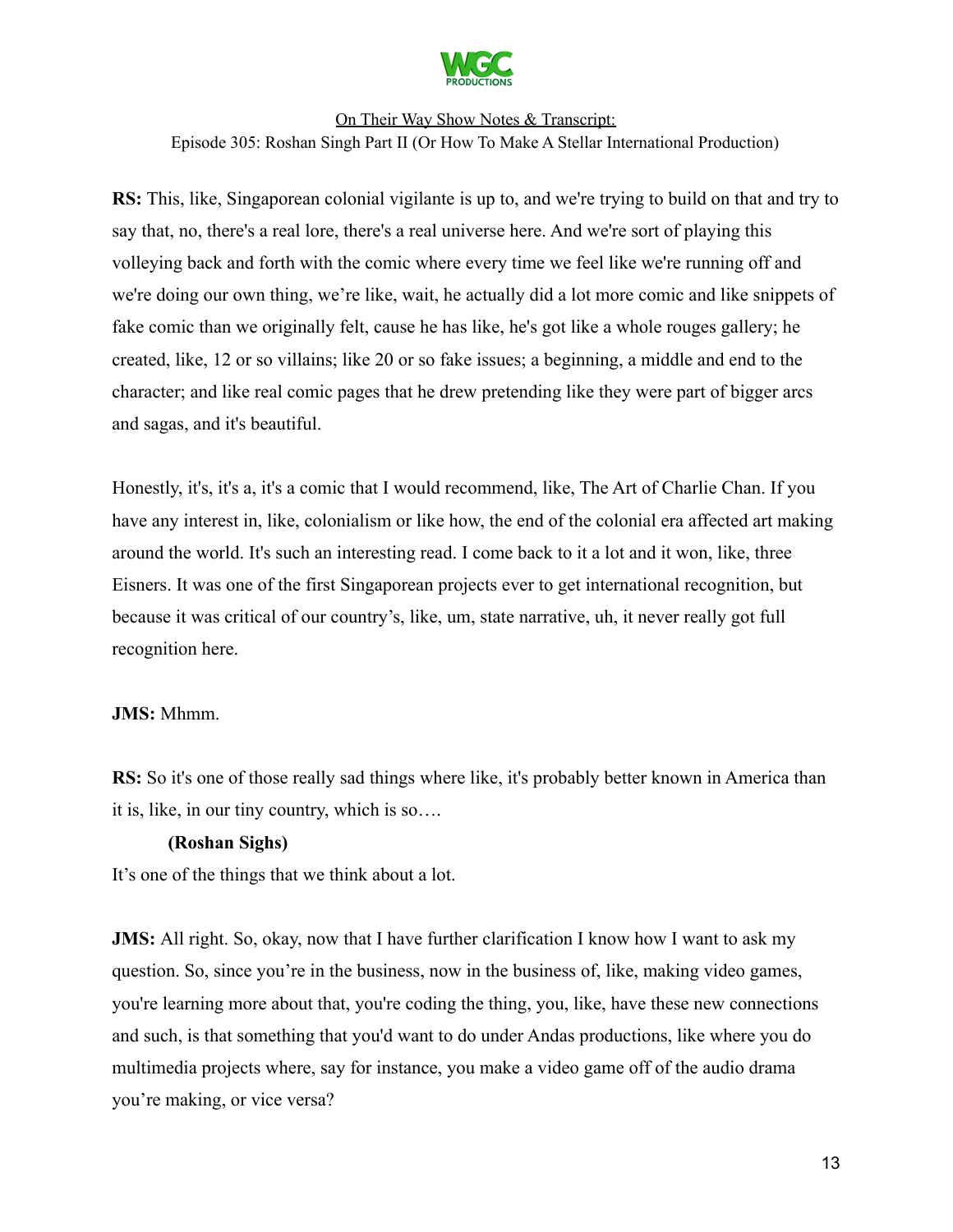

**RS:** Heck yeah. Um, I think the thing Andas is that, um, I think at the heart of it, like one thing I want to affirm, like, so my dying breath is that like audio, audio is not a stepping stone genre or not a stepping stone medium. It is a full medium in itself and we love that for it, and I think because of that love we will never stop doing audio.

I think it's also kind of a matter of like, um, well, part of it, um, part of it is the same love that led us to start saying like "hey, let's make audio dramas." Like we're sort of just pursuing that further. The other thing that we really love is video games and...yeah, it felt right. Um, and I think the other thing that was a little bit, like, still important is that, um, games do provide a more consistent revenue stream, uh, than audio dramas. Even indie games that have sort of a one-off price tag, which we're hoping to do. I don't think in-app purchase or anything like that is enticing at all, um-

#### **(Roshan Laughs)**

Even that is the kind of thing where it might end up helping us make more audio dramas is kind of what we're thinking. It's kind of hte right balance of, um, video games, um, and game revenue that allow us to just sort of portion off bits of that income into continued passion on audio projects and finding ways to sort of build stories in that multimedia way that you're talking about. That's something that we've talked about being really exciting.That said, I don't think we're going to move into anything spectacularly diverse outside of that, just in terms of, I don't think you're going to start seeing Andas animated series necessarily.

# **JMS (Laughing):** Uh-huh.

**RS:** Like, I think that there must be a limit, and I think, for now, we've decided that that limit is, um, uh, audio movies, uh, sorry, audio games. But, I do wanna note as a last stop on this that, um, this is actually decently common in Japan. So, if you look at like, I think Grasshopper Studios, um, Hideo Kojima even, like, um, Kojima has done a whole bunch of audio games.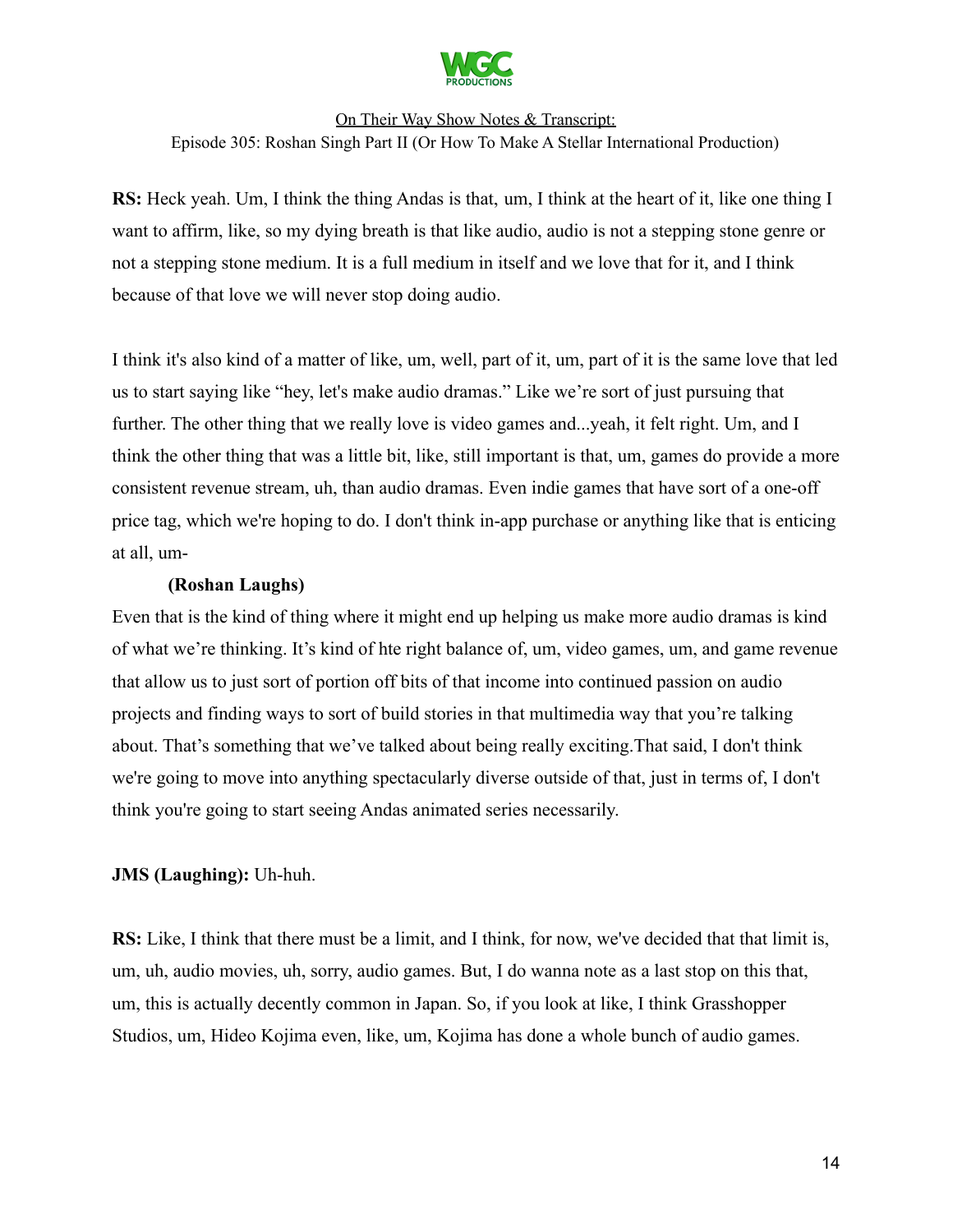

**RS:** Um, a lot of, sort of, I don't wanna say Indie but a lot of, no, a lot of independent, um, creative companies in Japan that do games also do a whole bunch of audio. And that's the only other country where I could find a real precedent for it.

#### **JMS:** Mhmm.

**RS:** Um, but I, I found that really compelling because like, I think there's a reason that a lot of the times, um, Nier as well, um, I think there were Nier audio drums. Uh, yeah, it's just totally normal there, and I think the reason for that is, um, it captures the same digital accessibility by way of, like, the audience member being able to find it and you being able to directly give this thing to the consumer. Both audio and games have that immediacy to them in terms of, like, distribution and interaction. That like with TV, with movies and even with, like, webseries, there's a lot more kind of middle management that becomes really, really important to determining, uh, the thing. Uh, yeah, I think audio games feels right in sort of enabling this continued organic and direct credit process.

**JMS:** Okay. All right. Well, I'm going to pivot again, uh, for this question-

#### **RS:** Please.

**JMS:** Cause I'm just genuinely curious. So, when, like, doing research on you and the company, I saw that you guys hold audio fiction workshops for Singaporean students, and I wanted to know, like what led you to make this a part of your work as a production company? And like, how are you building curriculums for that? And like what does that mean for you personally?

**RS:** Hmm, that's a really good question.

#### **JMS:** Thank you.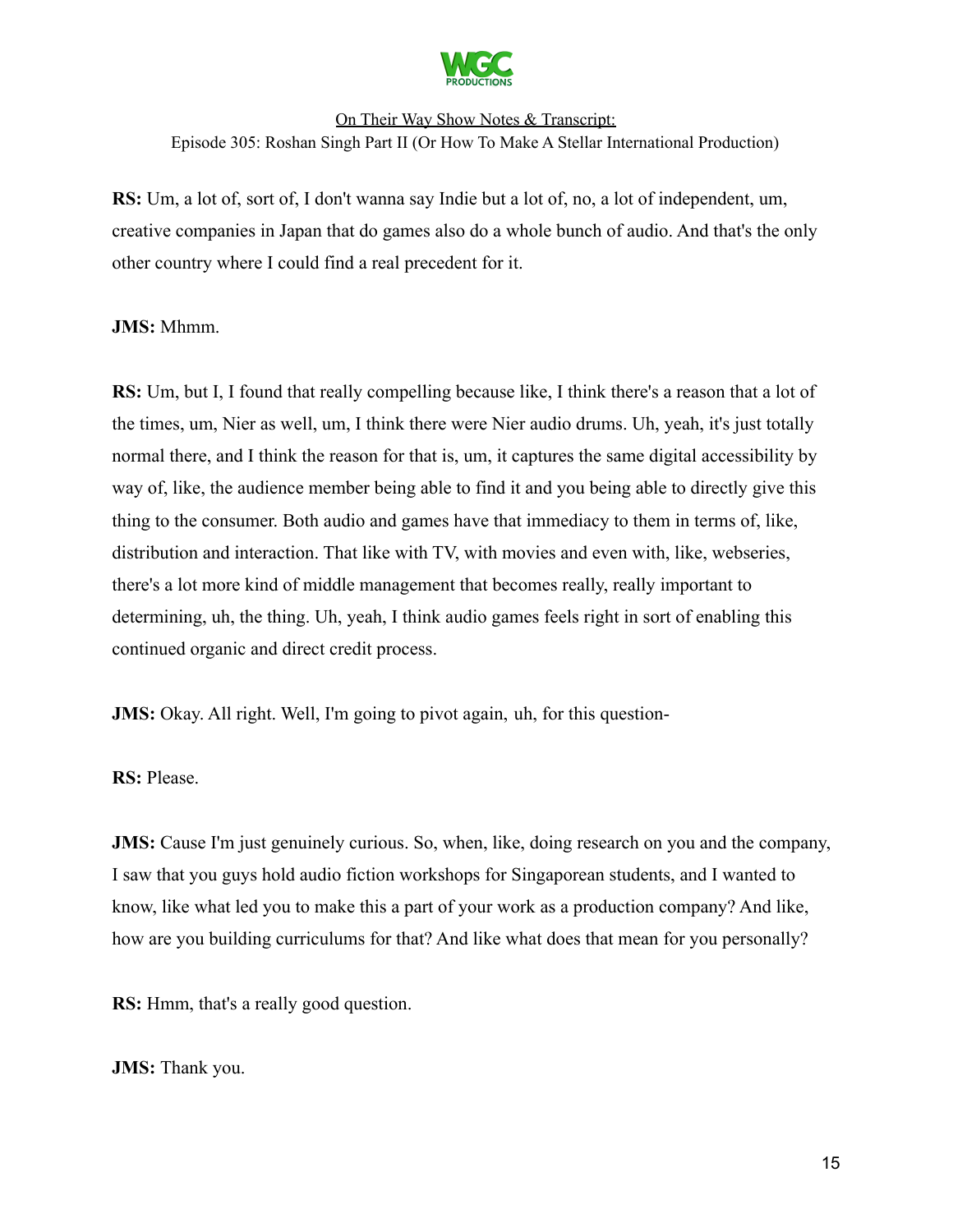

**RS:** Um, yeah. No, thank you. It's such a kind, it's kind that, sorry, I'll need to rephrase. I need, to think about the exact thing I'm trying to say with that, um, but I'll leave it for now " that's very kind, that question."

Okay. Yeah. Um, teaching is a fundamental part of who I am and what I do. And I was a teacher before I was a creative and I've always maintained that if everything else goes horribly wrong and I end up like an English teacher at the age of 45 with no creative works to my name, I would still be so happy.

I love it. I love it so much. It's, it's something that brings me a lot of joy. Um, I think I see a lot of teaching in the creative process as well. Just sort of like the, the idea of constructive kindness. We all agree kindness is a virtue, but kindness has to be directed and it has to be used effectively to manifest into something real, right? Otherwise it's just a feeling. You can be kind and not present-

# **(Roshan Laughs)**

Um, kind in a cave. So I think with teaching, it really forces you to meld those two things together. Yes, you care for the students, but also like the sternness in teaching comes from you trying to think through, very logically, how to translate that care into effective progress for that student. To understand their goals and to help them get there, um, is the same art fundamentally as directing, and I think in some ways as producing.

The same negotiation, um, you know, whether it's like a stakeholder or like a sixth grade student in front of you, I feel like there has to be that same respect where, like, there is a human being in front of me with goals and aspirations, and they're looking to me as a professional, providing a service and you have to make decisions in the next five to 10 seconds [on] how to conduct yourself with them and how to make sure they feel heard so that you can get on this journey and you can help them.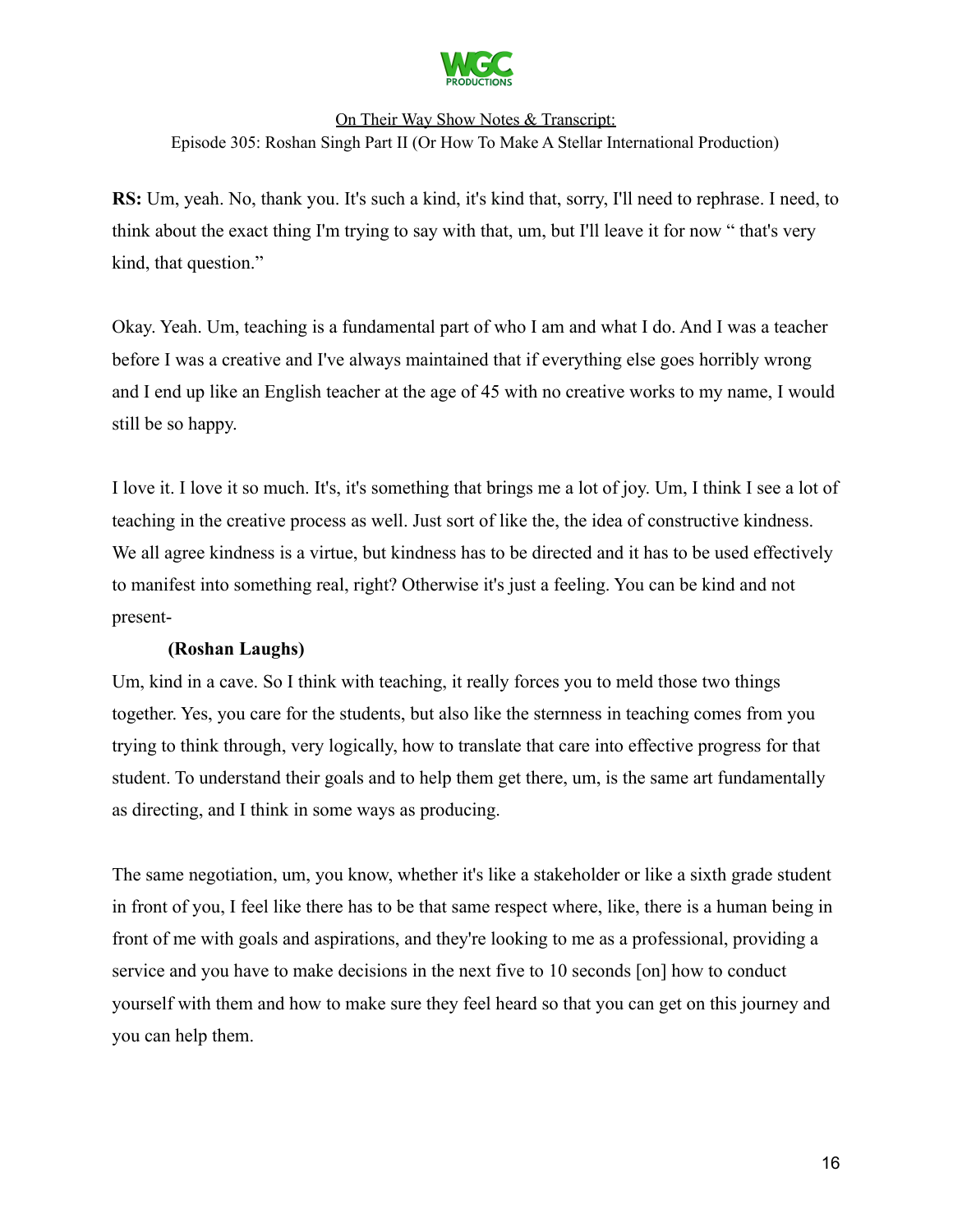

**RS:** You know, like the moment you've cracked that as a teacher, um, I do feel like you've understood something very important that will help you with the rehearsal room, no? Because, like, we all feel, like, lost and scared and like there's a million things we don't know, and I feel very, very drawn to the idea being a valuable service in times and moments like that, and I have found so much satisfaction…..so, so, so the thing is like, um, not to directly answer your question again, like when we realized that we had this skill in audio drama, um, though I'd rather say craft, because I think it's more incidental that we happened to be one of the first people in our region to devote ourselves seriously to it and I think, I think what was quite striking to us is that we didn't feel like this was a unique thing to us that only we could have done. Far from it. If anything it felt a bit like there was something so exciting in audio that if more people knew about it, um, especially from a region where people feel like their voice is serving silence….I can't even get into that in the breadth of this interview, but there's certainly a perceived feeling of like censorship.

#### **JMS:** Mhmm.

**RS:** It's huge. And when you feel like you can be censored from saying anything, you're not saying anything and the censorship becomes immaterial and ever-present like, it becomes like this ghostly cloud and I think the beautiful thing with audio dramas, we just sidestepped all of that. We just released it.

And I remember feeling, like, if more people in Singapore in our position knew that, and that it was an option, um, then maybe people would start feeling hope. There was a sense of urgency to like, it could be something really exciting in spreading the word. And I think kids and students are always going to be the most, like, most exciting people to reach, um, because they're at an age where, like, they can really form these lifelong sort of obsessions and, um, experiments and play and fun.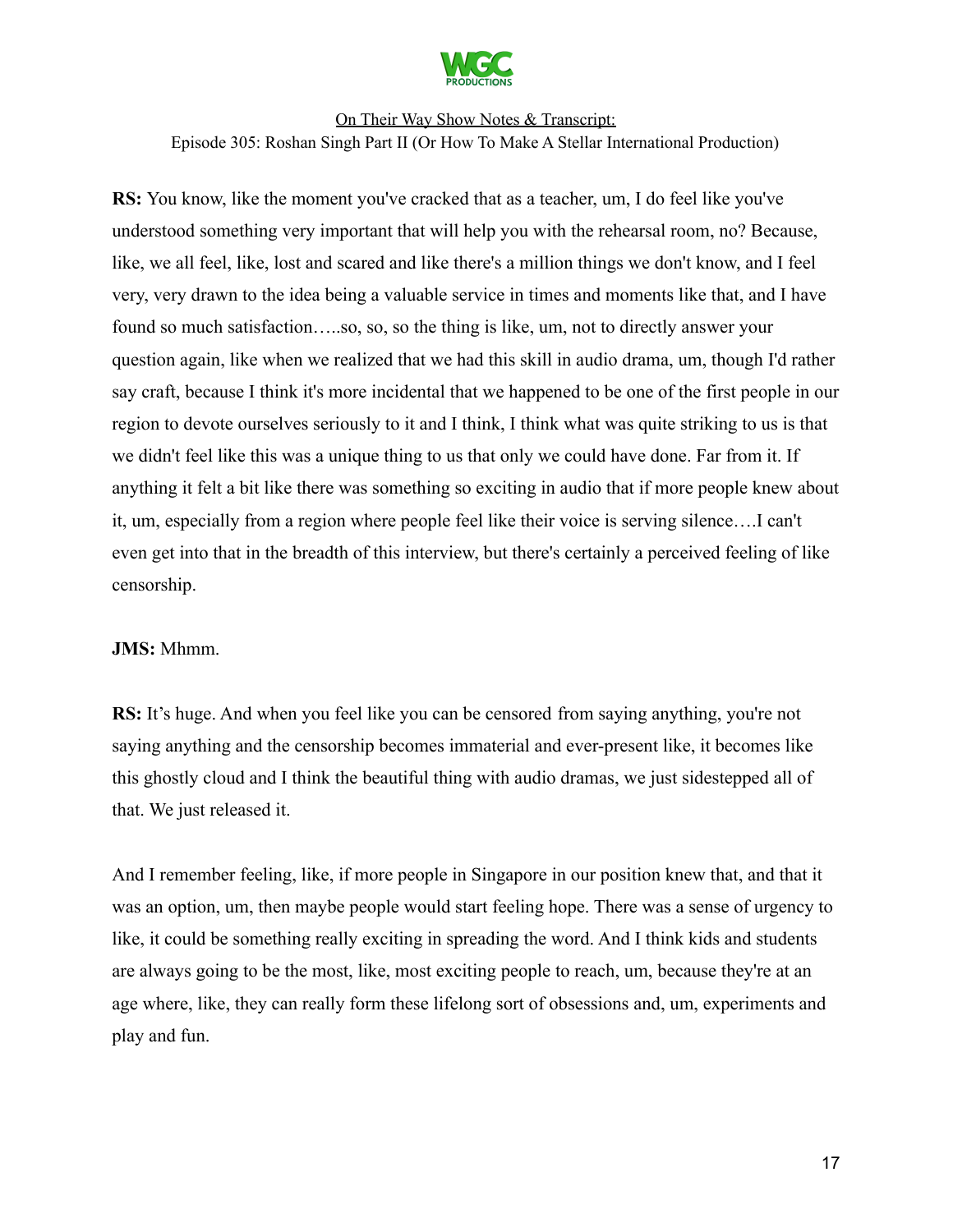

**RS:** You don't have to evangelize them to leave their jobs or leave their careers. You just have to say, "understand that this thing is within your power." I think that's kind of what Andas as audio instructors has been, it's like a...uh, we come in for these workshops where we assume zero interest or knowledge. Sometimes they opt-in. The most recent one that we did, they all opted in for an audio workshop. And I was surprised! Like I came in to a workshop of Singaporean students who had already listened Wolf 359, The Black Tapes. Like, oh my God! Like-

#### **(Jade and Roshan Laugh)**

I was really shocked. It was so heartening. So, yeah, it's like if they like this stuff already, by all means they should know they can make it.

#### **JMS:** Mhmm.

**RS:** Yeah, my mission statement is for them to leave feeling like they know everything that they would have to do to make an audio drama, even using free tools. So that's one thing we do is like, we, we walk them down, like the, "if right now you want to make an audio drama, like, uh, here's how you use garage band, here's how powerful your phone mics actually are, here's how you find the right recording environments, here are great free sound libraries that you can use, and then, we just spend a little bit of time talking about, uh, what, where you would spend money if you had money, um, and what we would recommend for that. But like, I think selling that, like, if you really want to make something, you don't need the money right away. That has beenn really really cool.

I've actually listened now to like two audio dramas that have come out from Singapore. They're independent. I don't know that any of them were like released off of anywhere other than SoundCloud yet, but I know that more people are doing it and I know that like people have reached out to Andas saying that they're started working on audio dramas. A couple of people just let us know they were applying for funding from the government to make an audio drama.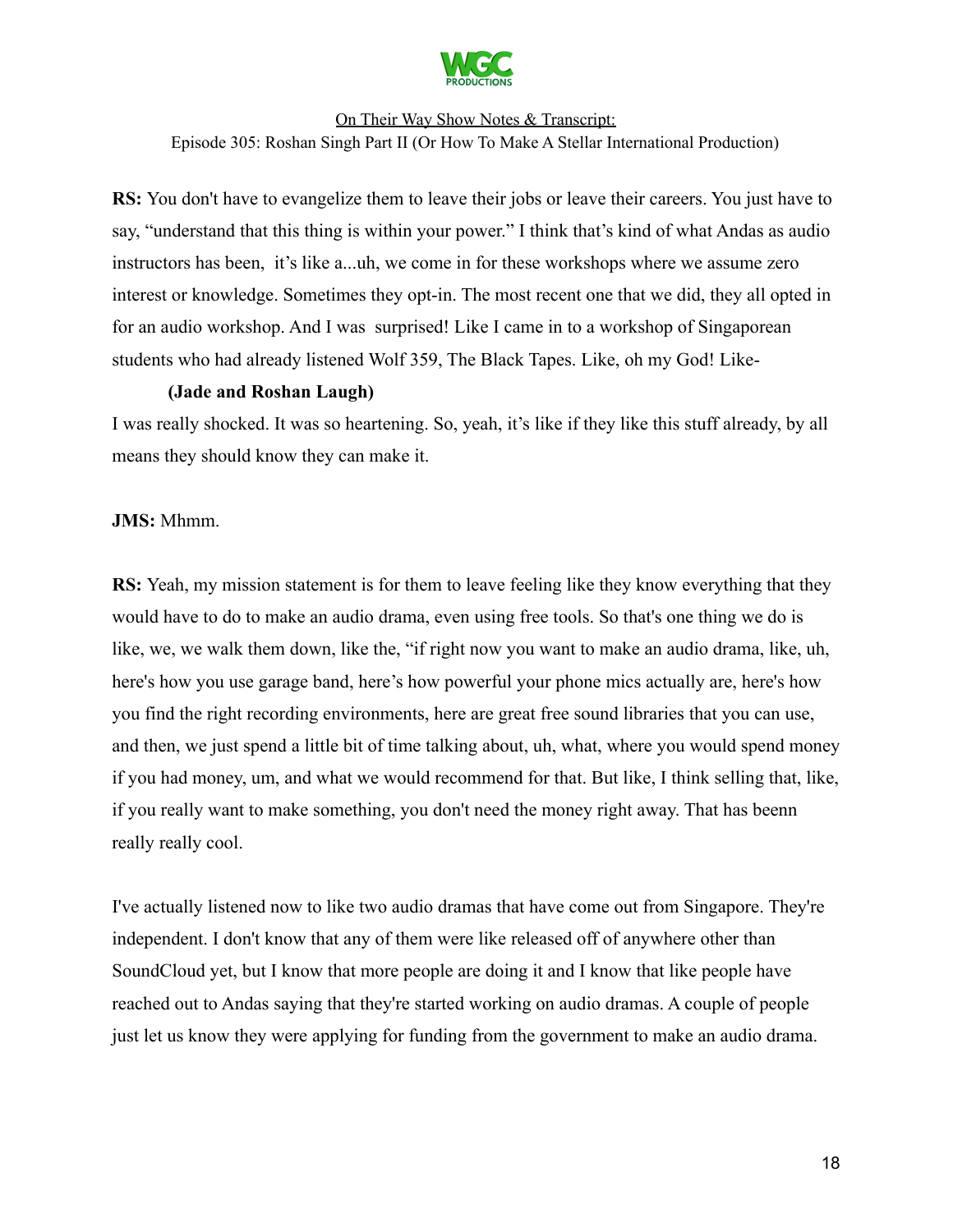

# **JMS:** That's amazing.

**RS:** Yeah! It's been so cool. We're trying to be everybody's hype person. And just like if you wanna do audio dramas we will be there with you,, we will help you get it made. And like, we initially thought we might be like consultants in, like, a paid capacity it's really turned into more of a hype thing. Like where we do have meetings with them, we do give advice, but there hasn't been a right opportunity yet where we've been like, "yeah, we're going to charge you for our services here." Building up other people has felt like a more worthy cause. Like, the money I'm sure it will come We're pretty secure.

**JMS:** And, like, you're cleary building up, like the next set of Singaporean audio drama artists under you, and I think that's really important. I think that's really cool.

#### **RS:** Mhmm.

**JMS:** Yeah. Okay. Well, we're coming around to like the kind of end of the interview. So, I just have a question that I wanted to ask because Temujin received a lot of critical praise. It came out in, if I'm remembering correctly, January of 2020, and by the end, by the end of 2020, it had, uh, it was a nominee for best podcast at the 25th annual Webby Awards. It won best drama producer for the audio UK audio production awards, uh, in the Asian podcast awards, it kind of swept with best fiction, un, bronze for best narrative-

**RS:** Yeah.

**JMS:** You were there. You know what you won. Um-

#### **(Jade and Roshan Laugh)**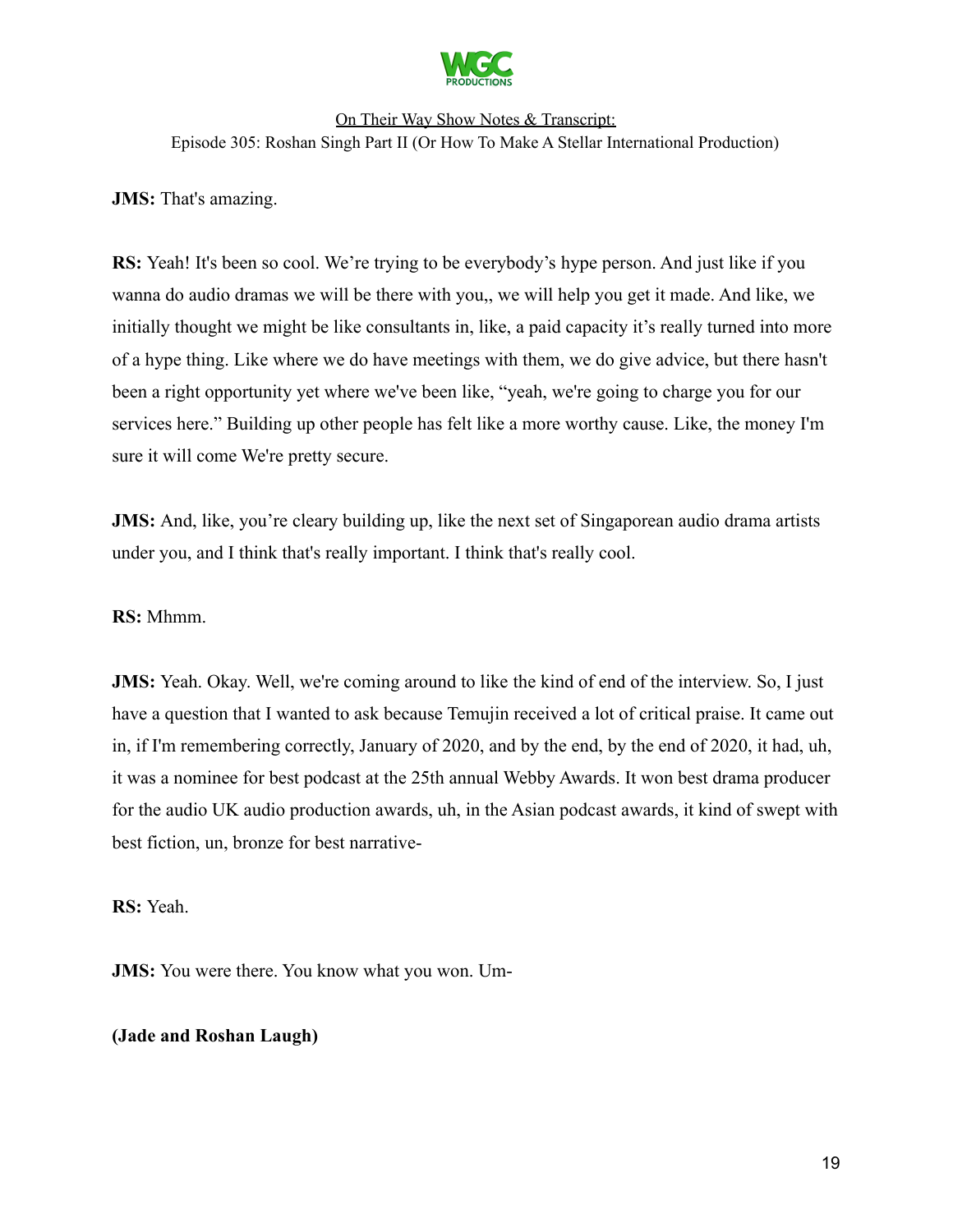

**RS:** I don't know. It's just doesn't feel it doesn't feel...sorry, but it, in all honesty, it yeah, um, I will just briefly say that, like, there was also like a period of three to four months after we released Temujin where nothing happened.

**JMS:** Mhmm.

**RS:** And I think there was a moment where we really thought that was it for the show and we were happy. Um, and everything changed when the Radio Drama Revival featured it and our listener count exploded after that. Um, but when I say that, like, all the success was a surprise I really mean like the show petered off to like one to zero listens per day, over a period of, like, a month, and I was still happy. It was a surprise when it came back to life.

**JMS:** Okay. Well, that's interesting, cause my question was, my question was like, when you have something that is so celebrated, especially since there was a lull where like nothing really happened and you guys were so happy about it, and then it sort of just took off like a shot, is there any, like, I don't want to put words in mouth, but like, is there any sort of pressure when it comes to formulating your next projects, like, and your expectations of what you expect that next project to do?

**RS:** Yes, there is pressure. Um, I think the way that we've kind of...certainly the way that I've imagined, um, right now Temujin is a marker there on the wall, and I think the next one or two things we do, it's not even just about quality. I think it's about, like, um, the mission statement, right?

Like, um, people will start seeing similarities. I mean, we're all pattern seeking people. We'll look for what is common in our second drip project and what Temujin was and Temujin will be the first thing in that series and we do want to be intentional about what that series is and what that feeling is because we, to be very honest, one thing that we've, I don't wanna say "struggling with"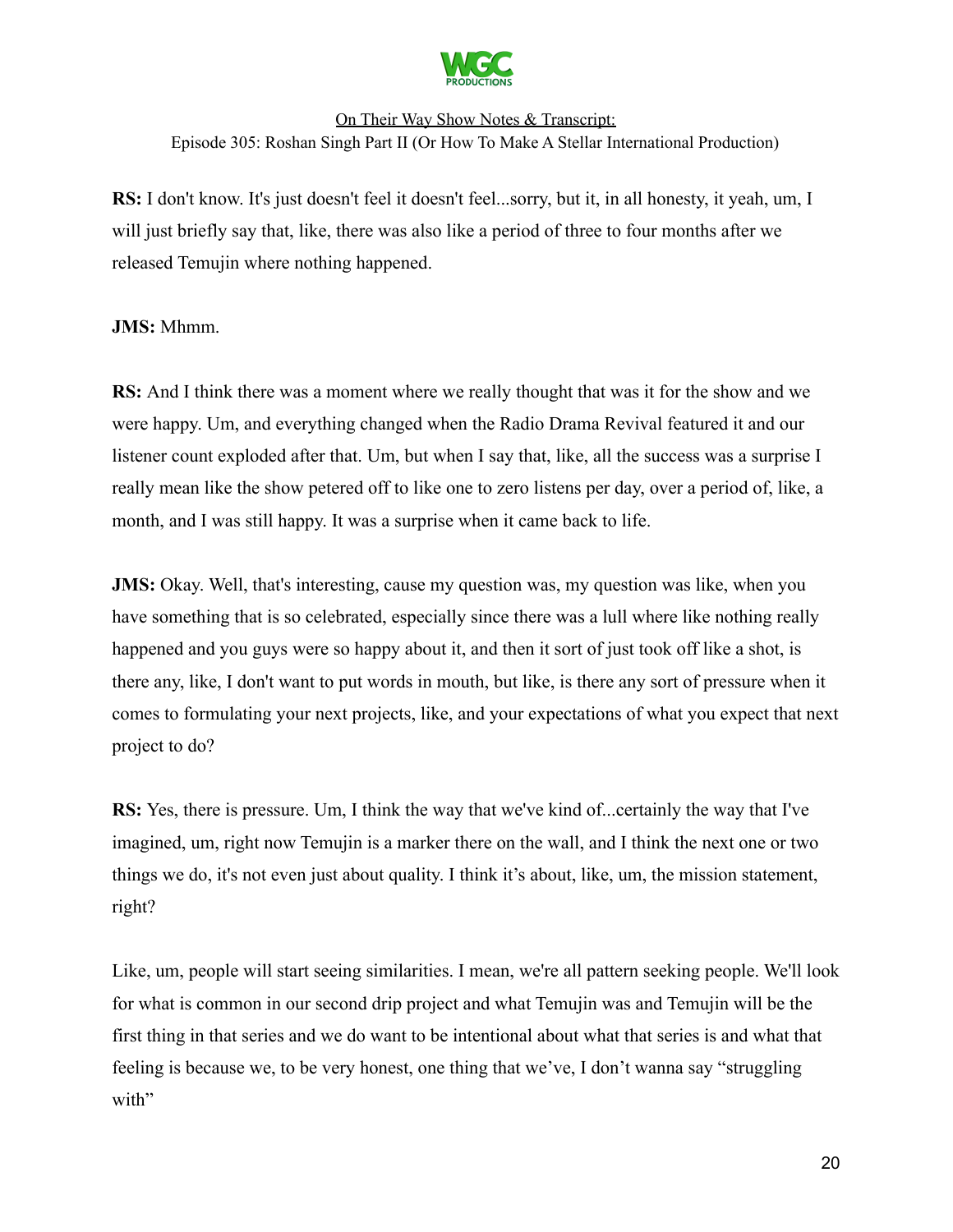

**RS:** AIt's been an interesting effect, has been Asian-ness and grappling with that. Where, um, one thing that happened was we had the chance to speak with a few people, I guess, after Temujin talking about, like, what are we interested in doing, Film and TV rights, or like writing gigs. As exciting as all that stuff was, we started getting a lot of people saying, like, um, "if anything in Asia crops up, we'll let you know," or "if we're doing any shows in Asia, we'll let you know."

And every time we sort of tried to ask, like, "just for the sake of entertaining, like what, what if you, weren't doing a show in Asia, uh, would you still consider us?" We started getting a lot of like, "well, you know, like, um…"

#### **(Roshan Laughs)**

There is this, there was this sort of increasing feeling that like, um, part of our value was tied up and the otherness of our operation. One thing we're thinking a lot about is how to, how to sort of tap into the "universal" aspect of it. Um, because we want everything that we want to achieve as storytellers and in sort of leaning on our background, maybe it's having our cake and eating it too, but like, we don't want to be typecast either, because intimate, engaging, awe-inspiring, um, I think Asian shouldn't have to be the fourth necessary qualifier on that, you know? Just in the way you don't have to qualify 'American' when we talk about so much of what we consume.

#### **JMS:** Mhmm.

**RS:** You know, but I do wonder. I wonder how we can....that's part of the reason we're doing fantasy. It's why I'm looking at fantastical spaces as well, just in terms of, um, just so much...so much of what we do is, is negotiating with politics that we wish we didn't have to negotiate with, but, but that are just like colonialism.

#### **(Jade Laughs)**

Neocolonialism is real.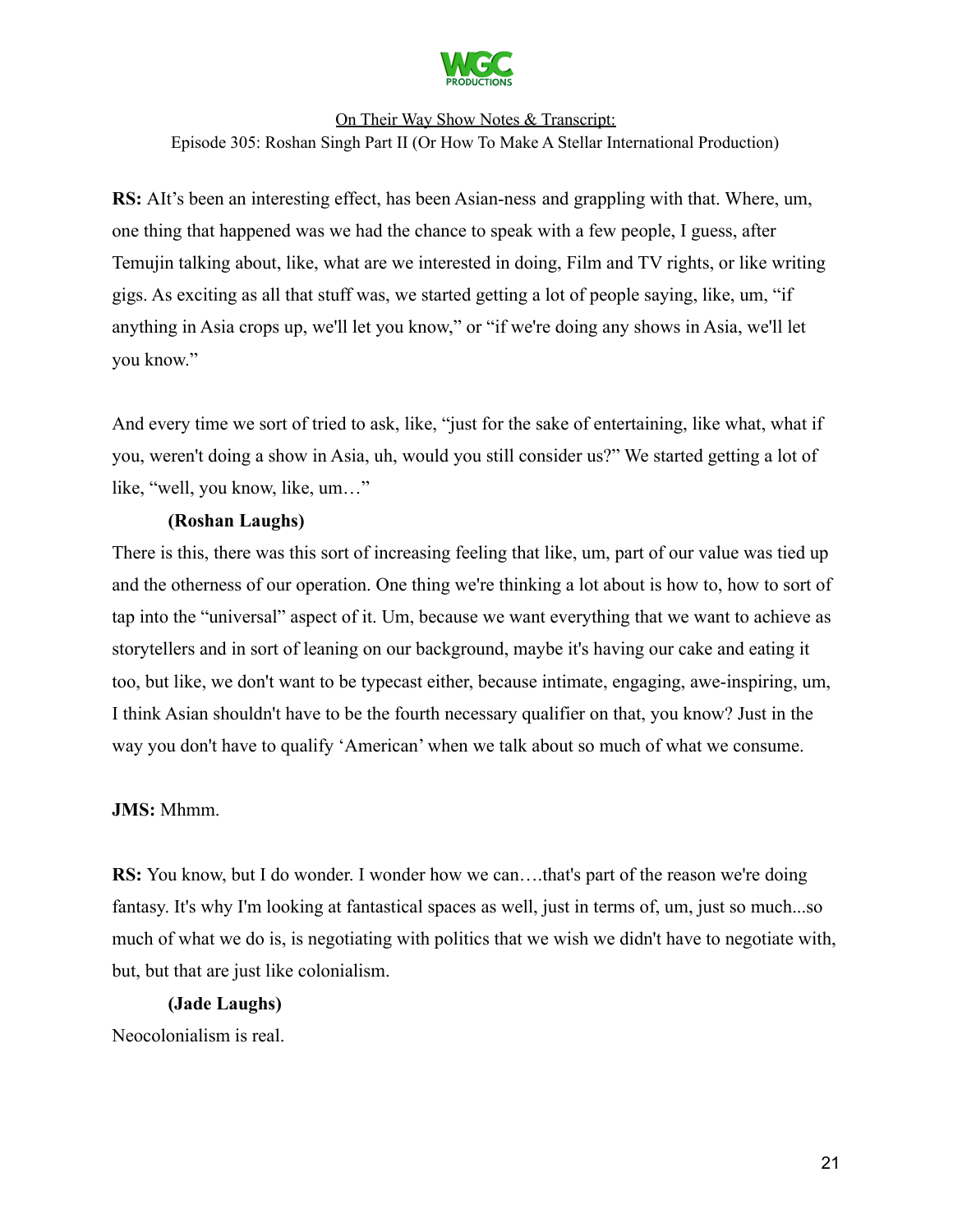

**RS:** It stinks and we need an answer and I think our answer will come in terms of how people perceive projects two and three and four, and by that point we will have either doubled down on Asian-ness" as a badge of honor or trying to prove that we don't have to be seen as Asian for the story to be considered worth anyone's attention. Um, I don't know yet which of the two it is-

**JMS:** I mean, it's a very-

**RS:** I wish, yeah-

**JMS:** Go ahead..

**RS:** That's about it.

**JMS:** Yeah. I was going to say it's like a very fraught kind of decision. Cause I mean, there's just...like you said, neocolonialism is real and, like, the current sort of environment and entertainment environment that we're in, like, selling people based….not selling people, yikes. That's a..loaded term.

# **(Roshan and Jade Laugh)**

RS: It's all good. It's all good.

**JMS:** But marketing people based upon, uh, some of the defining factors of their current representation im the sphere, like you said, it's a complex topic. It's a complex thing. Alright, so, gonna roll to like my second to second to last question...third to last question, those numbers didn't add up.

**RS:** Yes, take your time.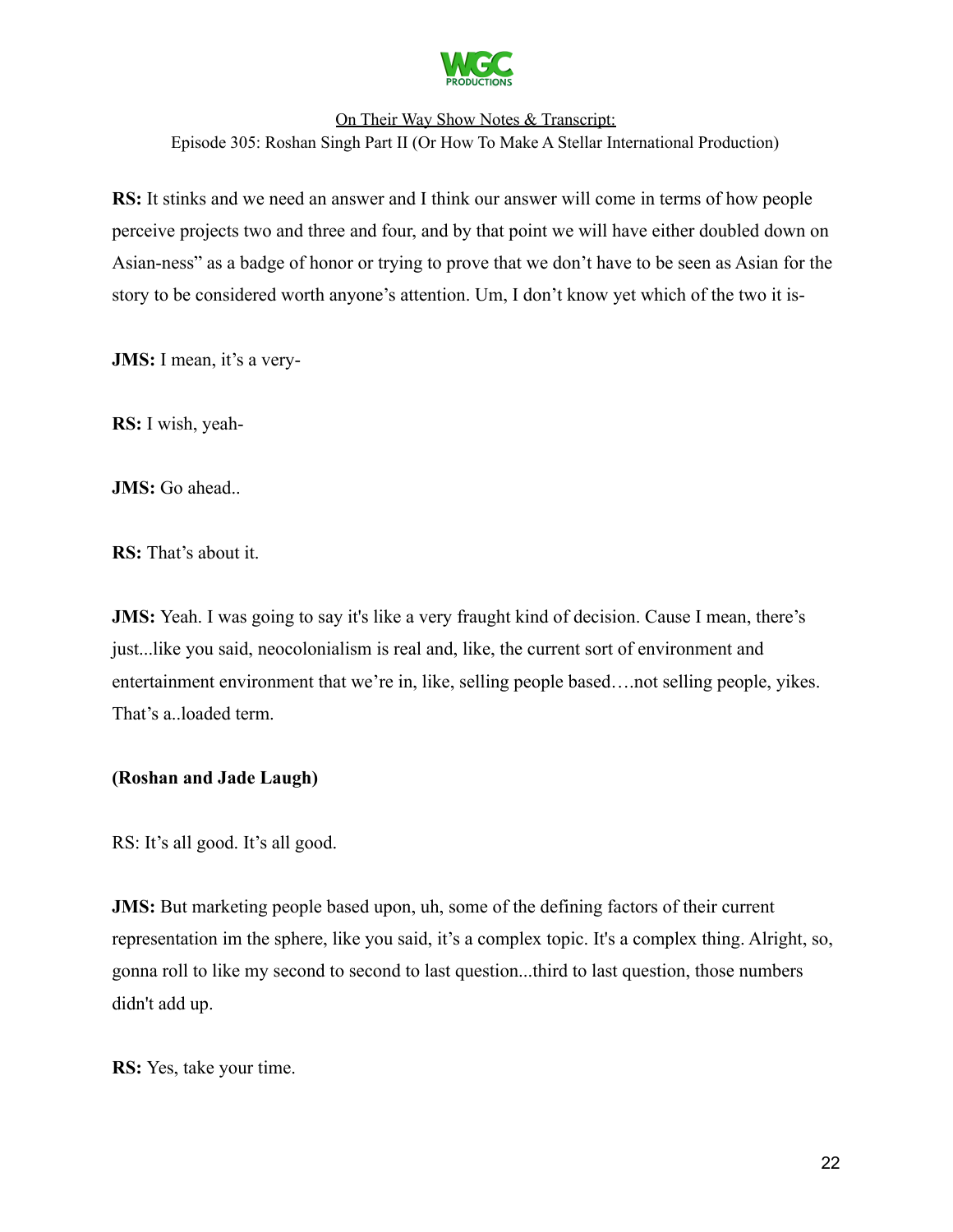

**JMS:** Um, so with all of that, right, I just kind of want to know, like, how do you define success when it comes to your art? Because the outside might say, "oh, it's the awards" or "it's the money," "it's the opportunities you get next," but I want to know, like, how do you think, how do you define your own success through the context of your art?

**RS:** Mhmm. I have an answer to that question now. Um, my immediate goal is to-

# **(Roshan trials off and laughs)**

It's really to my producer hat. I have no doubt in my mind about our process or the ability of this, this fairly large team to create wonderful things together, but I...we kind of have to save everybody from capitalism first. Insofar as, um, everybody needs to have a consistent wage from Andas. Everybody needs to be able to look at what we do as a reliable source of income, and I think the moment that we achieved that, where like, there is a sustainable, where Andas Production work is a sustainable living, is when I'll feel like we've done it, because until, until then, um, you know, we're going to keep, um, making all this stuff that I already believe in and that I already couldn't be prouder of, that's a huge thing for me, a living wage, yeah.

**JMS:** Okay, so then this is my second to last question. What are you listening to-

**RS:** Yeah.

**JMS:** Yeah! Cause, you know, I think one good turn deserves another. So, uh, what productions or audio dramas are you listening to that you would like to shout out at this moment?

**RS:** Beautiful. It's true that I've been listening to Valence still, but I can't shout out every….I've been giving Valence too much.

#### **(Jade and Roshan Laugh)**

Even they will feel like I need to….Um, I will say that I, I've been catching up on Rogue Runners every single hour that I haven't been working.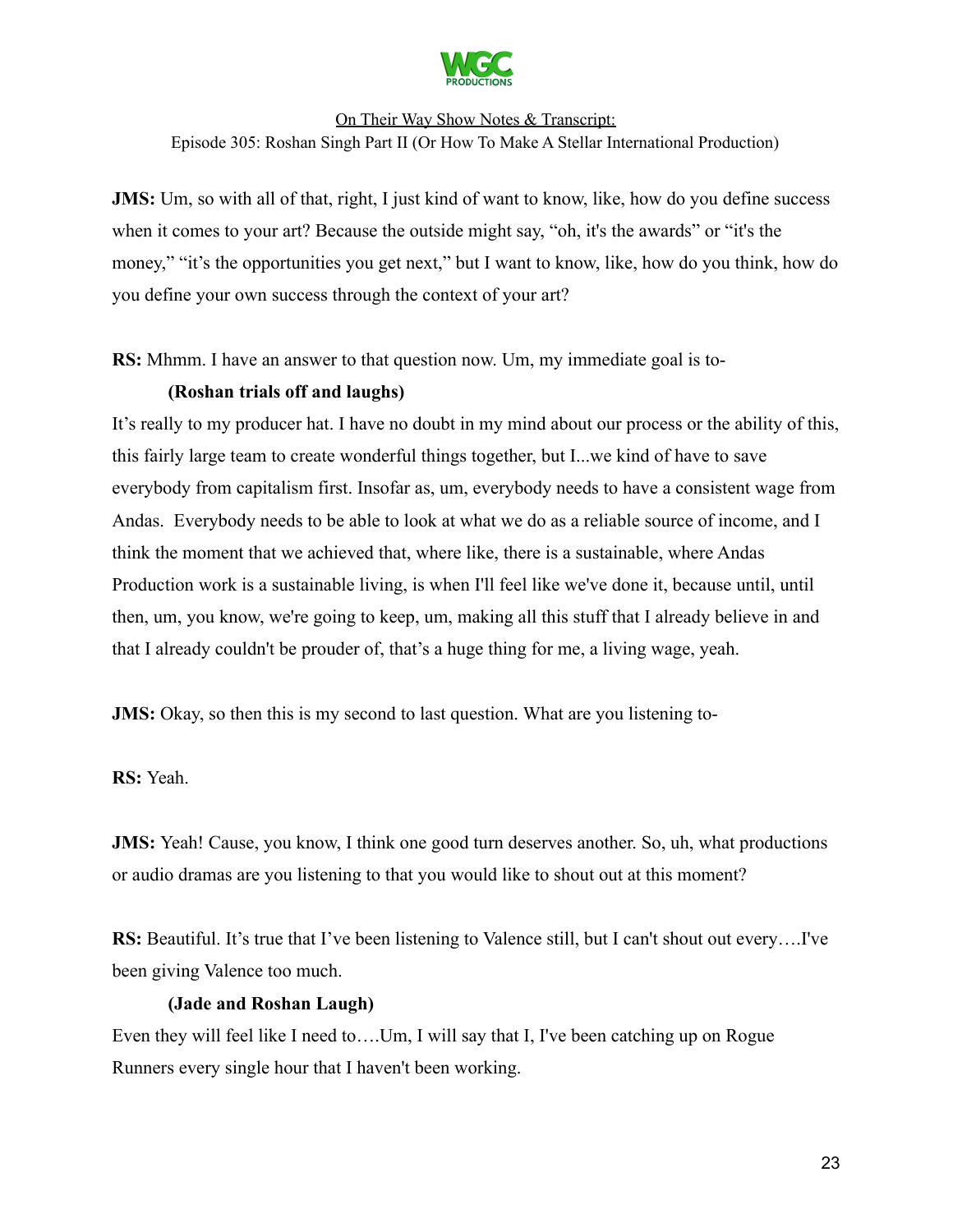

**RS:** What a treat! It's a really….okay, so, I would say like Rouge Runners, my sell of it would be this, um, if you've played Hades, which it's based off of, um, then what you get is sort of this loving extension of a world that's only hinted at through the game, uh, which is joyously evocative in it's storytelling, if not detailed, out right.

What, this is what the show does beautifully, if you haven't played Hades, um, you get the sense that you're dropped into this world of immense depth, but also, which is perfectly clear in the most basic sense of what everybody wants, what the rules of the land are, all that so clear from the get go. It just feels like it's the work of years and years, and years and years of thoughtful, careful, and, like, caring world building, which it absolutely is. I don't know how the creative team for Rouge Runners was able to so effortlessly extend the game the way they have much less extended without it all feeling intimidating. One step further, it feels so accessible. Um, so yeah, I've been, I haven't swept away, um, by that show recently.

If I could do an honorable mention I would also say that like, um, Chain Of Being. I want to say Chain Of Being, just because I relistened to Chain Of Being, uh, recently, and I think we were talking earlier about speculative fiction that feels at once true to lived experiences while feeling like it's totally own thing. Um, the blend of mysticism and hard sci fi in that show, just as a world-building exercise, never fails to fill me with awe. Because it's so specific, um, you know, to, to its creator, um, who's as, as an aside, whose named, uh, C A I, I don't….I've never had to pronounce [it] out loud.

#### **(Jade Chuckles)**

Um, Cai? I'm not gonna risk it.

# **JMS:** Okay.

**RS:** Cai? But chain of being is such a...such a...such a specific, unique, one of a kind listening experience that's cinematic, um, and thoughtful. Yeah.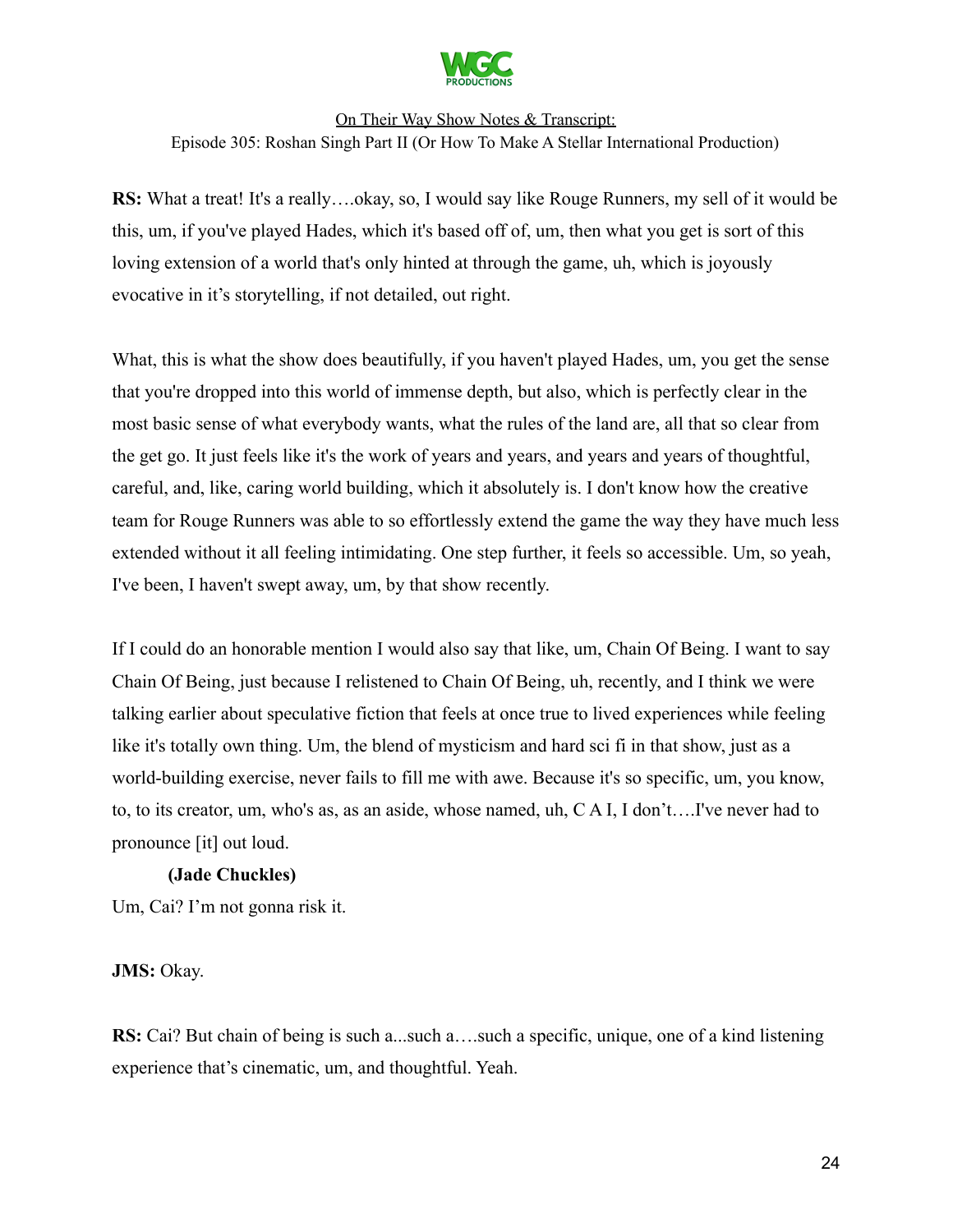

**JMS:** Hm. All right. Well, I look forward to adding them to my list and listening. Thank you for that.

**RS:** Sweet.

**(Jade Laughs)** No sweat.

**JMS:** So now-

**RS:** Thank you, Jade.

**JMS:** Thank you. Or, well, you're welcome.

(Jade Laughs)

Um, oaky, so now we've come to like the last question. I think you might've already answered it, but I'll ask it again. So, Roshan, you're doing really, really cool stuff. And I'm really excited for you cause you sound like you're doing again, like really cool stuff. You're making all this great art, you and Isabel, like, have this like production company, which is like doing cool things for like Signaporean students and kids, and like, you're just. I mean, you're just doing cool stuff, you have a great company and like your future is bright-

**RS:** We're trying.

**JMS:** So I, I just want to know how will, you know, when you've made it?

**RS:** Mhmm. Let me think about that.

**JMS:** Alright.

**RS:** Um, I think there's a very specific moment that I long for.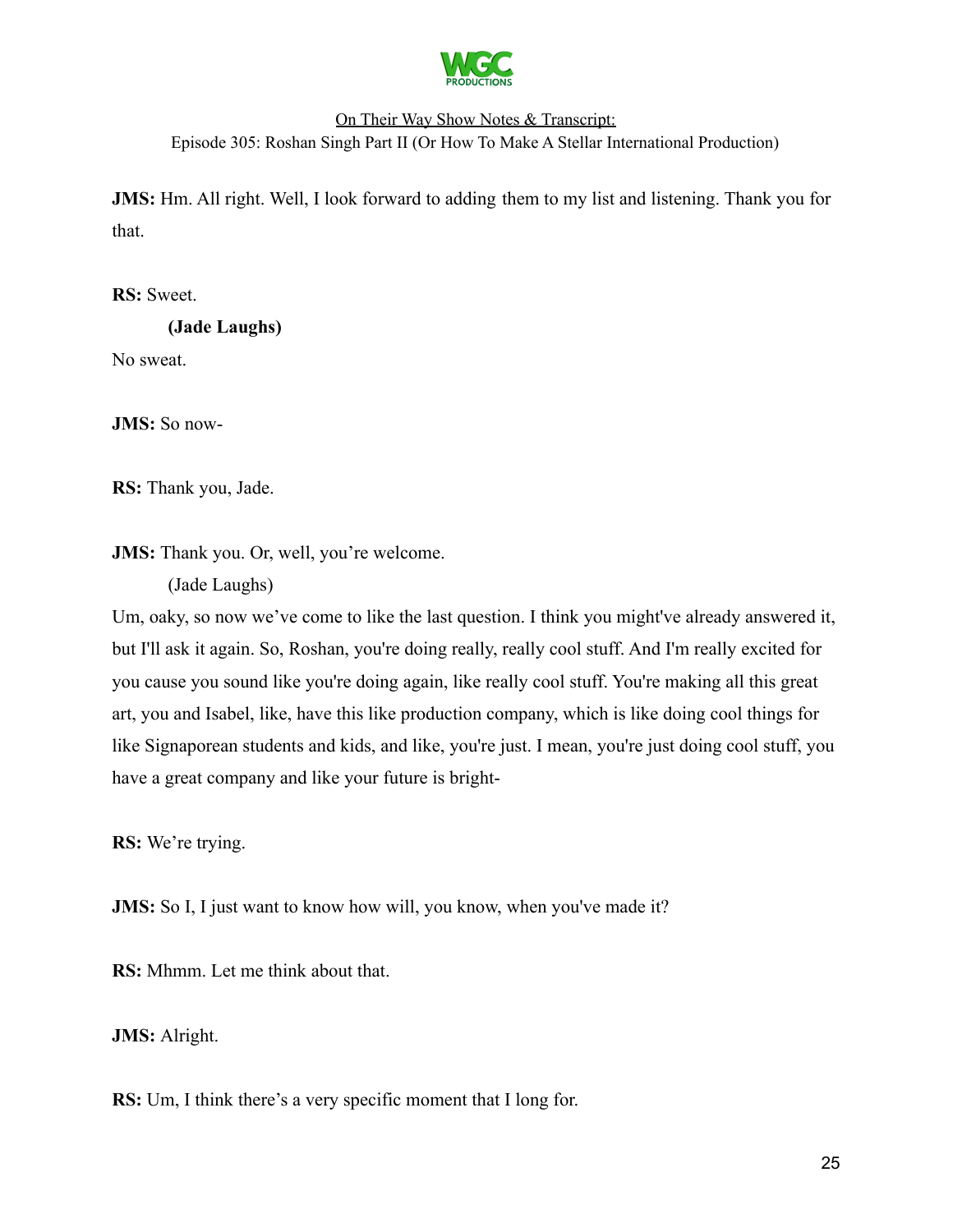

**RS:** Um, this is the moment where the Andas team is in the office. Our, our, like, fourth or fifth major project is out, we don't know how it was received yet. We're hanging around the office. We've ordered snacks and someone starts jokingly floating ideas for the next day, and we just wallow in that, full of pride for what we just did and then also like, "I wonder what's next."

You know that moment where all of this feels so....where it feels, um....when there's an air of, I don't wanna say certainty, but when we find our groove to the point where it no longer feels like, "will there be a next one," but like idly thinking, "yeah, you know, like there's something coming next."

# **JMS:** Mhmm.

**RS:** We're all on board for it. We don't have to worry about, like, living month-to-moth. And all we have to do is bask in being done with one thing and, and just daydreaming about the next thing, together, eating snacks late at night in the, in the office that we will eventually have, I hope.

# **(Jade Laughs)**

**RS:** Um, yeah, that's, that's the image for me.

#### **JMS:** Alright.

**RS:** Yeah.

**JMS:** Well, I hope that image, I hope that image comes to becomes flesh. I hope so.

**RS:** Thank you.